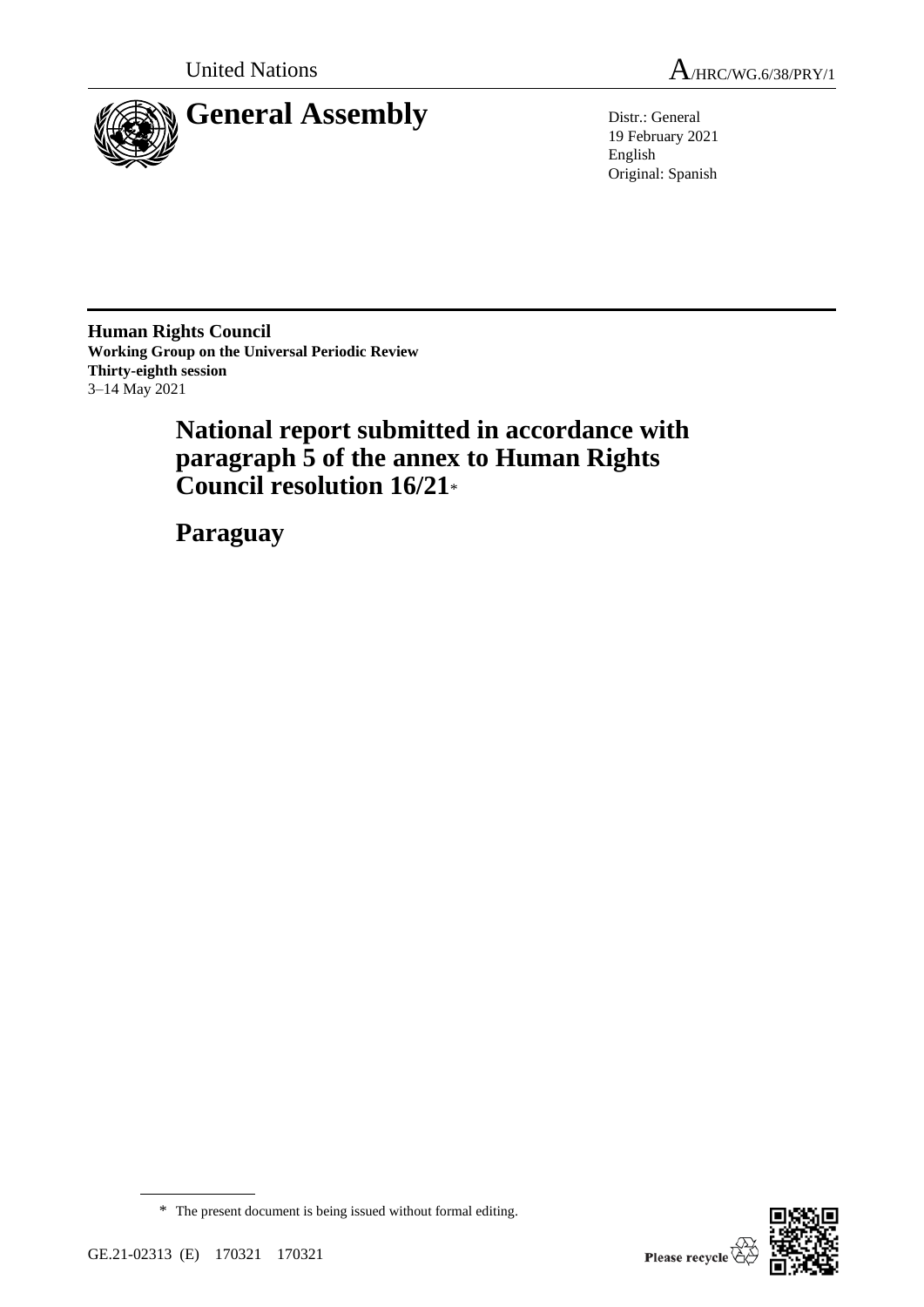# **I. Introduction**

1. Paraguay submits its national report on the effect given to the recommendations it received (of which it accepted 186) in the second cycle of the universal periodic review, thus demonstrating the efforts it has made to act on the commitments it took on both voluntarily and as a member of the Human Rights Council from 2015 to 2017.

2. Paraguay is a welfare State characterized by rule of law, and respect for human dignity is the foundation of its democracy and constitutional order. In the hierarchy of norms in Paraguay, ratified international instruments, including human rights instruments, are just below the Constitution, and they are of a quasi-constitutional nature, as a constitutional amendment is required to denounce them. Paraguay accepts the supranational legal order, and it is, within a framework of openness and cooperation, a staunch supporter of multilateralism and respect for international law, in accordance with principles of selfdetermination and the legal equality of States and international solidarity and cooperation.

3. Its commitment to and cooperation with protection mechanisms are unwavering, as shown by the standing invitations it extends to special procedure mandate holders, its compliance with its reporting obligations and its genuine efforts to act on the recommendations it is given.

4. The strengthening of the international protection system, universalization of human rights instruments, international cooperation, national follow-up mechanisms, support for mandate holders, abolition of the death penalty and promotion of truth, justice, reparation and guarantees of non-repetition are priorities. The progress that has been made has spurred efforts to address potential and current challenges relating to the fight against poverty and to improved access to essential rights such as food, health care, education, decent housing and a healthy environment, in particular for children, women, indigenous peoples, persons with disabilities and older persons.

5. Paraguay considers respect for human dignity a priority, an overriding concern that means that the central focus of its policies must be on the most vulnerable persons and groups, in line with its obligations to respect, protect and fulfil human rights and recognize their universal, indivisible, interdependent and interrelated nature.

# **II. Methodology**<sup>1</sup>

6. Paraguay has an inter-institutional mechanism, a permanent national recommendation monitoring system known as SIMORE Plus, to organize, monitor and coordinate the measures that – while also linked to the Sustainable Development Goals – are taken to give effect to human rights commitments and recommendations.<sup>2</sup>

7. This report is the product of an inter-institutional data-collection process facilitated by SIMORE Plus, a publicly accessible online platform that draws on a network of 167 focal points from 72 executive, legislative and judicial institutions, as well as autonomous agencies. These institutions and agencies use the platform to report, in coordination with the Ministry of Foreign Affairs and the Ministry of Justice, on the measures that have been taken to give effect to recommendations, including those made as part of the universal periodic review.

8. The report was prepared by following the guidelines adopted in Human Rights Council decision 17/119 and respecting the technical drafting and presentation requirements set forth in the reporting guidelines of the Office of the United Nations High Commissioner for Human Rights (OHCHR).

9. On 4 February 2021, to encourage the constructive participation of civil society in the preparation of the report and to enable civil society and public institutions to exchange views on it, a review of the report, as required by SIMORE Plus rules, was conducted.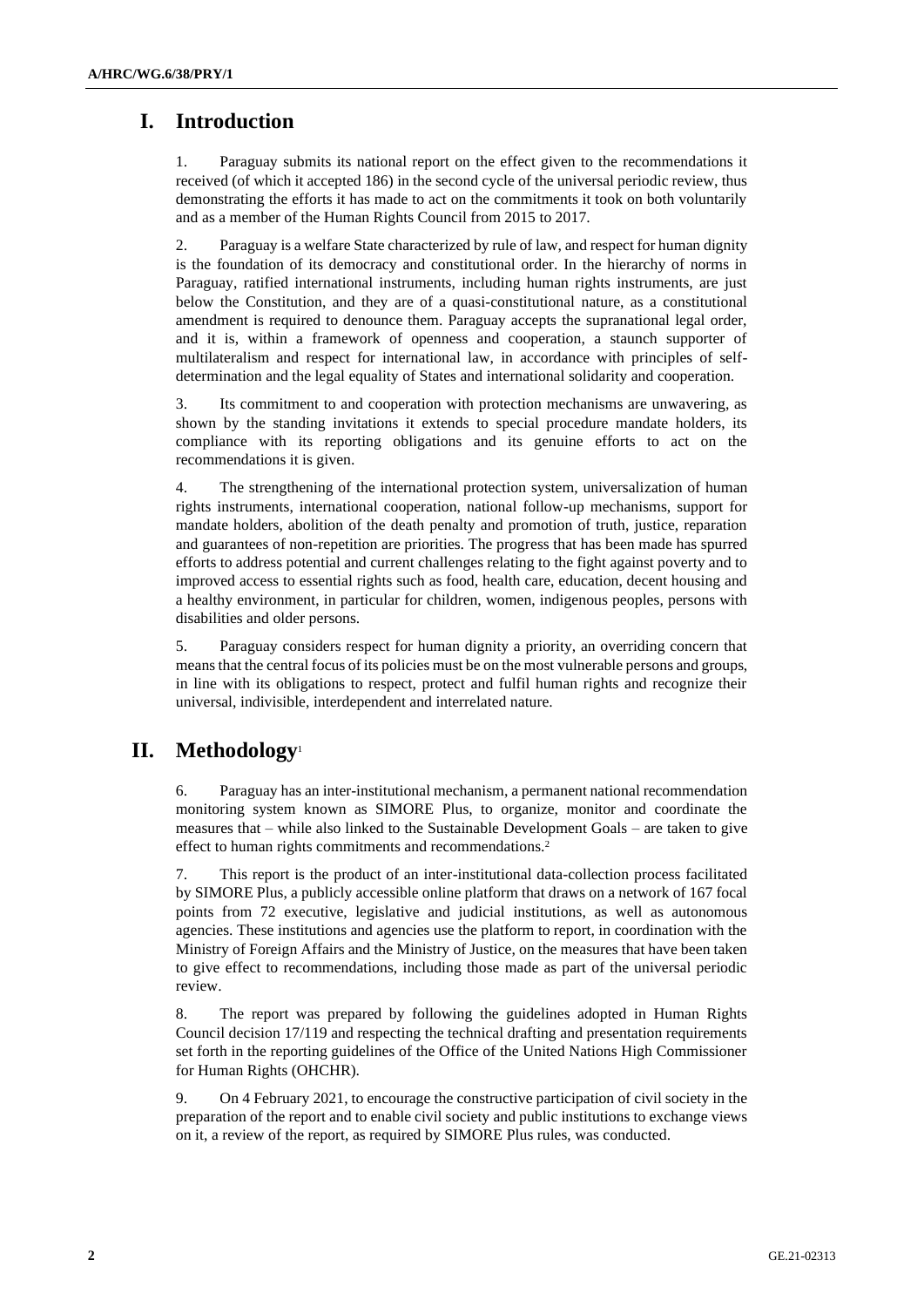# **III. Follow-up to recommendations**

10. The information is presented thematically using the format proposed in the OHCHR guidelines, and the extent to which effect is given to categories of recommendation is identified. Annex III contains an implementation summary based on follow-up information.

# **A. Cross-cutting issues**

## **1. Normative, institutional and policy improvement**<sup>3</sup>

11. The Constitution of 1992 provided the impetus for the ratification of the human rights instruments of the universal<sup>4</sup> and inter-American<sup>5</sup> systems and for harmonization and normative improvement. Annex IV is composed of an account of progress during the period 2016–2020, including legislation on the promotion and protection of rights, ratification<sup>6</sup> of international instruments and institution-building.

12. The increasing importance of institutions (annex IV) and the increase in the number of State agencies with units specializing in human rights attest to the strengthening of the institutional framework. The consolidation of the Human Rights Network of the Executive Branch was made possible by the integration of 35 institutions from the three branches of government and autonomous agencies. The adoption of the Network's regulations<sup>7</sup> and its second action plan<sup>8</sup> are instrumental to the achievement of progress under the five strategic areas<sup>9</sup> of the National Human Rights Plan.

13. To ensure that public policies are informed by a harmonized view of human rights and the Sustainable Development Goals, the National Human Rights Plan and the National Development Plan were linked, and a follow-up dashboard<sup>10</sup> was created. The National Development Plan, an update to which is currently in the final stages, informs development policies with its strategy areas<sup>11</sup> and cross-cutting lines of action<sup>12</sup> that converge with the 2030 Agenda. The Paraguay Sustainable Development Goals Commission was created in 2016.

14. The Inter-Agency Commission for the Enforcement of International Judgments was placed under the leadership of the Vice-President in 2015, and its work has been coordinated since then by the Ministry of Foreign Affairs. The work of the 12 member institutions is supported by a technical secretariat. The method adopted by the Commission makes possible efficient and decisive executive management by State institutions and civil society organizations.

15. With SIMORE Plus, Paraguay enhanced the role played by national mechanisms for implementation, reporting and follow-up in giving effect to recommendations and gauging their impact. This mechanism is the result of improvements that, including a recommendation search engine, have been made since 2011 and that led to the establishment of SIMORE in 2014 and, in a qualitative leap, SIMORE Plus in 2017.

16. SIMORE Plus facilitates the tracking of 1,500 recommendations, linking them to the Sustainable Development Goals, and hosts the platform Civil Society Organization Plus to facilitate engagement by such organizations and improved data collection. It has the capacities identified in the practical guidance <sup>13</sup> for State engagement with international human rights mechanisms produced by OHCHR: engagement capacity, coordination capacity, consultation capacity and information management capacity. Paraguay has a technical cooperation programme that is used to share its experience with SIMORE Plus.<sup>14</sup>

17. The National Houses of Justice Programme, including the Programme's Mobile House of Justice, is a public policy development that offers vulnerable people and groups multidisciplinary venues for information, guidance, assistance, service provision and dissemination and is an efficient means of promoting the realization of fundamental rights and the widespread adoption of a culture of peace.

18. A new Ombudsman and Deputy Ombudsman were appointed on 1 November 2016 to strengthen the Ombudsman's Office. <sup>15</sup> Efforts were made to provide the Office with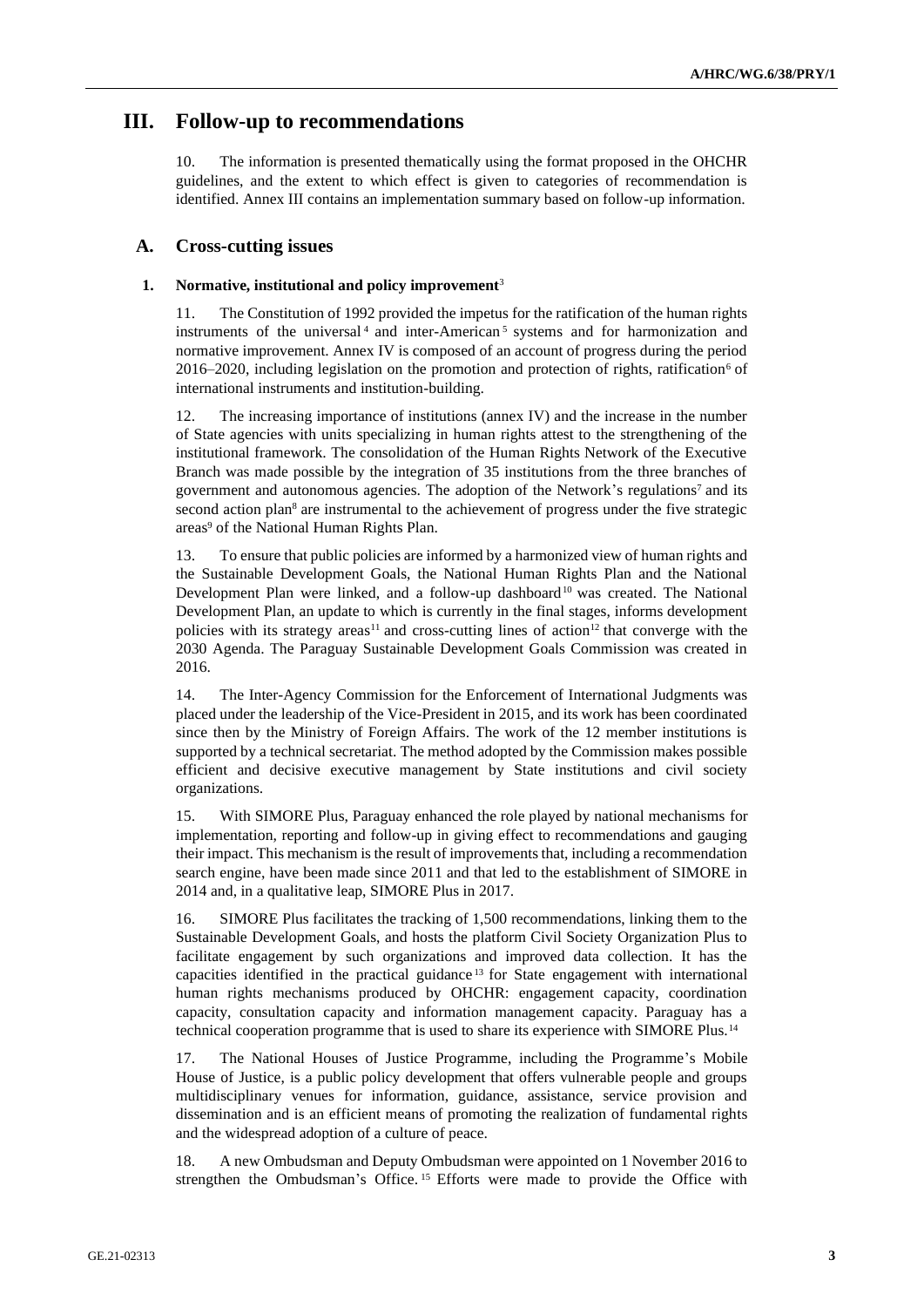sufficient resources. Budget allocations to the Office have increased gradually since 2016, and by 2020 the allocation was 7.85 per cent larger than it had been in 2016.

19. Given the status of the Ombudsman, defined in the Constitution as a "parliamentary commissioner", there is still the challenge of ensuring that the selection, appointment and dismissal of the Ombudsman comply with the principles relating to the status of national institutions for the promotion and protection of human rights (the Paris Principles). Under the Constitution, those powers are conferred on the legislature, so compliance with the Paris Principles would require a constitutional amendment.

## **2. Equality and non-discrimination**<sup>16</sup>

20. Discrimination is prohibited under the Constitution, in which it is recognized that all inhabitants are equal in dignity and rights (art. 46). In accordance with article 45, the absence of an implementing act does not entitle the State to deny or undermine rights or guarantees, such as the right to equality. Religious freedom, freedom of worship and ideological freedom are recognized in article 24, which states that no one may be harassed, questioned or forced to testify on account of his or her beliefs.

21. The adoption of a law prohibiting all forms of discrimination is a pending challenge, but by constitutional mandate (art. 46), action is being taken to remove obstacles and to address the causes of discrimination – discrimination against members of the lesbian, gay, transgender, bisexual and intersex community population is an issue being discussed by both politicians and members of the public at large.<sup>17</sup>

22. The principle of equality enshrined in the Constitution is the foundation of initiatives<sup>18</sup> that ensure that members of more vulnerable groups, including children and adolescents, women, indigenous peoples, migrants and persons with disabilities, can, on the premise that the protections afforded in the event of unjust forms of inequality will be considered egalitarian rather than discriminatory (art. 46 in fine), exercise essential rights such as the rights to health, education, work, an adequate standard of living and access to justice.

23. The fourth National Equality Plan (2018–2024),<sup>19</sup> which has five stand-alone<sup>20</sup> and four intersecting thematic areas,<sup>21</sup> incorporates strategies for the substantive equality of men and women, and its aim is to remove obstacles to such equality.

24. Progress was made in the protection of the rights of members of the lesbian, gay, bisexual, transgender, and intersex community in specific areas. Decision No. 695/16 makes it possible for transgender persons to use, in health-care matters, the names by which they wish to be known. Under decision No. 744/15, the Ministry of Justice adopted the protocol for the care of transgender persons deprived of their liberty and will set up a prison wing for such persons alone. The Public Defence Service approved a protocol, for use at all its offices, on assistance to members of the lesbian, gay, bisexual, transgender and intersex community.

25. As a source of data for public policies against discrimination, the variable "lesbian, gay, bisexual, transgender and intersex" was included in complaints recorded in the police information system known as Marandú. An update to the Brasilia Regulations Regarding Access to Justice for Vulnerable People, currently being considered by the Supreme Court, considers sexual orientation and gender identity grounds for vulnerability. The Court, in accordance with article 25 of the Constitution, on the free expression of a person's identity and image, recently authorized the transgender lawyer Kimberly Ayala to take the lawyer's oath as she currently appears.

26. To encourage public policies for the promotion and protection of the rights of members of the lesbian, gay, bisexual, transgender and intersex community, Paraguay participates in meetings of the Permanent Lesbian, Gay, Bisexual, Transgender and Intersex Commission of the Meeting of High-level Authorities on Human Rights of the Southern Common Market.

27. Paraguay is considering making the declaration provided for in article 14 of the International Convention on the Elimination of All Forms of Racial Discrimination. The bill on ratification of the Convention against Discrimination in Education is also under consideration.22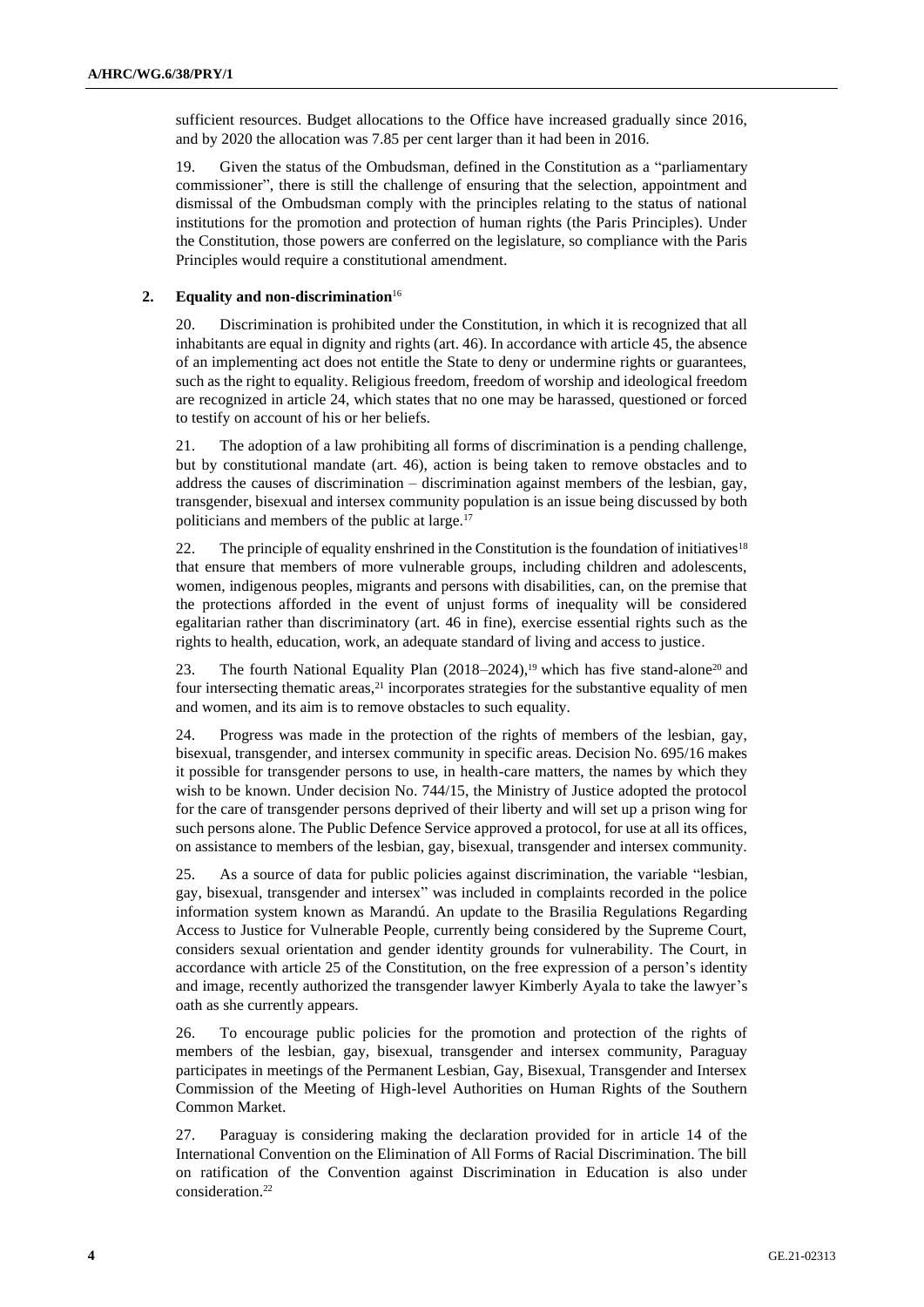## **3. Environmental issues**<sup>23</sup>

28. A comprehensive legal framework<sup>24</sup> contributes to the protection of the environment, and under Act No. 6123/18 the Office of the Secretary of the Environment became the Ministry of the Environment and Sustainable Development.

29. With regard to the investigation of possible environmental offences, the Public Prosecution Service has a specialized unit that coordinates with the Directorate of Environmental Offences to encourage the application, in accordance with criminal and environmental legislation, of appropriate sanctions.

30. The main developments are:

- Adoption of the Paris Agreement on climate change (Act No. 5681/16)
- Act No. 5875/16, the Climate Change Act
- National Plan for Adaptation to Climate Change (2016)
- National Plan for Mitigation of Climate Change (2017)
- Act No. 6125/18, under which the Kigali Amendment to the Montreal Protocol on Substances that Deplete the Ozone Layer was adopted
- National Plan of Action to Combat Desertification and Drought (2018–2030)
- Updates to the National Environmental Policy under way
- Establishment of the Environmental Information System (SIAM) online platform<sup>25</sup>
- National Plan for the Comprehensive Management of Urban Solid Waste (2020)
- National Climate Change Plan (2020)
- Management Plan for the Mbaracayú Forest Nature Reserve 2020–2030 (2020)
- Act No. 6676/20, under which the transformation and conversion of areas in the eastern region with forest cover are prohibited ("zero deforestation" for 10 years)

# **B. Civil and political rights**

## **1. Right to life, liberty and security of person**

## *Combating trafficking in persons*<sup>26</sup>

31. Under Act No. 4788/12, the Comprehensive Act on Combating Trafficking in Persons, when a trafficking case is detected, the protection and assistance mechanisms of the Inter-Agency Board to Prevent and Combat  $\text{Trafficking}^{27}$  are activated, as recommended in a handbook on operational procedures<sup>28</sup> and in protocols for the certification of trafficking victimization, <sup>29</sup> assistance to victimized persons and management of referrals, <sup>30</sup> case registration<sup>31</sup> and assessment of the risks to victimized persons.<sup>32</sup>

32. The Act provides for a national programme to prevent and combat trafficking and to assist victims and for a fund, with resources from the budget of the Ministry for Women set aside starting in 2018, for prevention, reporting and protection through campaigns and outreach, inter-institutional coordination, the creation of departmental and district offices and the provision of assistance to victims.

33. The Referral Centre provides comprehensive social, psychological and legal support to victims, while the temporary shelter for women victims has a multidisciplinary team that provides protection, food and clothing. The aim of the Social Reintegration Programme, for its part, is social reintegration through empowerment and support for physical, psychological, social and community recovery.

34. There is a handbook on reintegration,<sup>33</sup> the publication of which was coordinated by the Victim Assistance and Support Commission of the Inter-Agency Board. Since 2016, the Ministry of Social Development has supported the reintegration of victims with its programmes Tekoporã and Tekoha. The Ministry of Justice, together with the Human Rights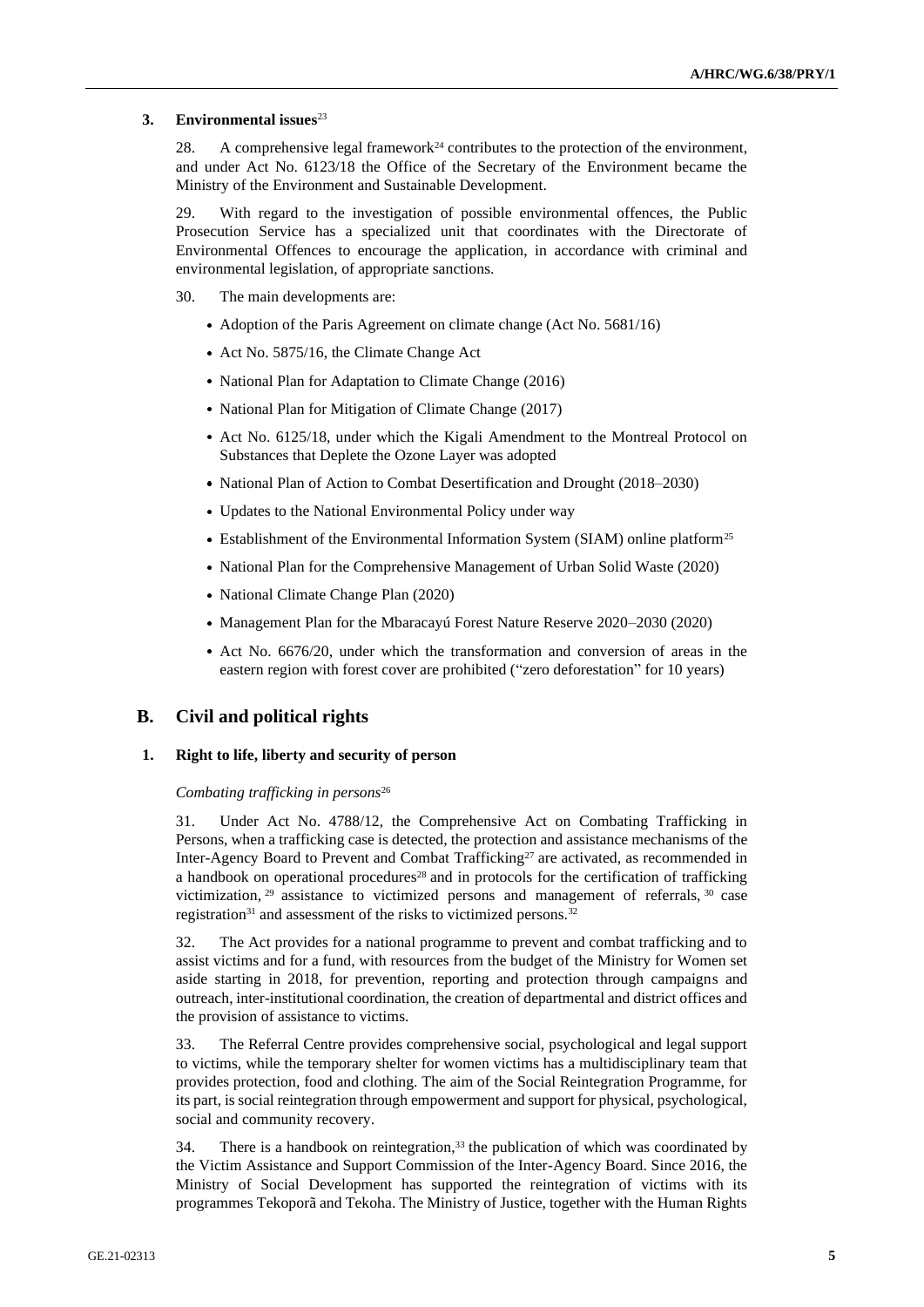Network of the Executive Branch and the Ministry for Women, organizes awareness-raising and training workshops for public servants on the prevention of trafficking in persons.

35. The specialized unit of the Public Prosecution Service investigates all forms of trafficking in persons.<sup>34</sup> In 2018, the scope of the unit's work was expanded to include efforts to combat the sexual exploitation of children and adolescents. There is a reporting system, including an online portal, involving the Ministry of Foreign Affairs, the Ministry for Women, the Ministry for Children and Adolescents and the National Police.<sup>35</sup> A national prosecutorial office was set up to coordinate investigations.

36. The Public Prosecution Service's Technical Support Directorate has psychologists, social workers and lawyers to ensure access to justice, social reintegration and restoration of victims' rights. Judicial officials have published a guide to services for victims of trafficking in persons.

37. The National Plan on Preventing and Combating Trafficking in Persons<sup>36</sup> was adopted under Decree No. 4473/20.

## *Freedom of expression and protection of journalists and human rights defenders*<sup>37</sup>

38. The Multisectoral Board for the Safety of Journalists, comprising the branches of government, the Public Prosecution Service and journalists' associations,<sup>38</sup> was established to coordinate and design plans and protocols upon the signature, in 2016, of a letter of intent with the United Nations Educational, Scientific and Cultural Organization (UNESCO) in connection with the United Nations Plan of Action on the Safety of Journalists and the Issue of Impunity.

39. The Union of Journalists of Paraguay and the Board produced a handbook for journalists who are at risk or facing threats (annex V). The Ministry of the Interior adopted a protocol for the safety of journalists at high risk pursuant to decision No. 538/17 (annex VI).

40. The Supreme Court and UNESCO signed a memorandum of understanding on institution-building involving a focus on freedom of expression, access to information, protection of journalists, training of judges, prosecutors and other public officials and stakeholders, including lawyers and journalists.

41. At its training centre, the Public Prosecution Service sponsors the training of prosecutors in the investigation of crimes against press workers as part of a project on the Service's efforts to promote the protection and safety of journalists. The Witness Protection Programme provides assistance and security to witnesses, victims, persons cooperating with the justice system and others mentioned in Act No. 4083/11, including journalists at risk and victims.

42. The ratification of the Regional Agreement on Access to Information, Public Participation and Justice in Environmental Matters in Latin America and the Caribbean (Escazú Agreement), signed on 28 September 2018, which has provisions on the protection of human rights defenders in environmental matters, is being considered.

43. The legislative analysis of the bill on freedom of expression and the protection of journalists, other press workers and human rights defenders is ongoing.<sup>39</sup>

## **2.** Administration of justice, including impunity, and the rule of law<sup>40</sup>

# *Modernization and transparency*

44. With the Strategic Plan  $2016-2020$ ,<sup>41</sup> the judicial authorities made greater use of technology in judicial proceedings. Further to agreement No. 1107/16, provision was made for electronic judicial files and records of proceedings.

45. Acts No. 5189/14 and No. 5282/14 regulate the provision of information on the use of public resources and matters relating to access to public information and transparency. Agreements No. 999/15, No. 1005/15 and No. 1248/18 regulate the provision of public information by email, telephone, in person or through the single public information portal, which is coordinated by the Ministry of Justice, by the Directorate for Transparency and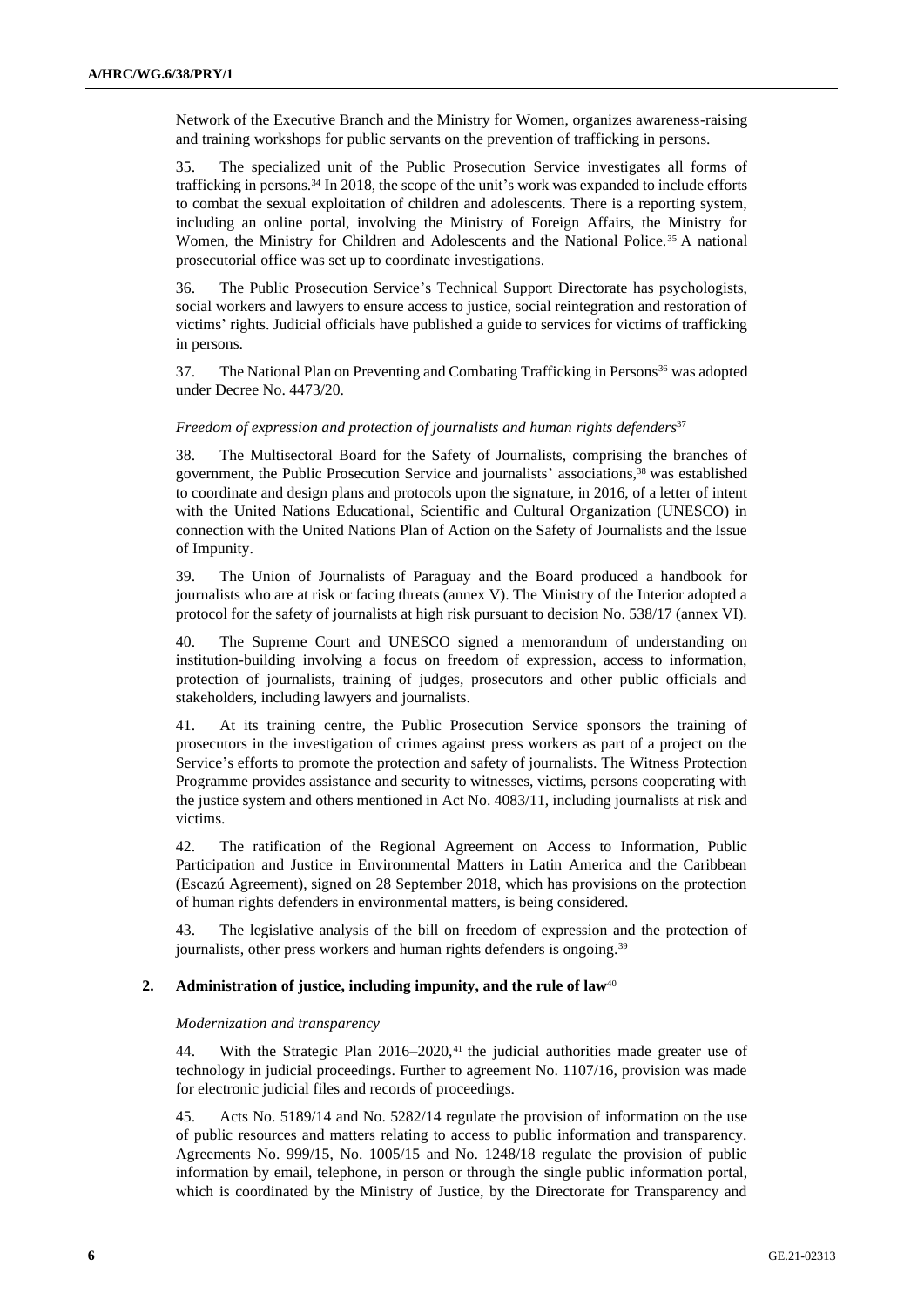Access to Public Information. The requests for public information that have been received and processed are accessible online.<sup>42</sup>

46. The Constitution states that Supreme Court justices and the judges at tribunals and courts are, provided that they meet the constitutional and legal requirements to hold office, to be nominated by the Council of the Judiciary. Those requirements relate to the nominee's academic achievement, experience, integrity, background, career development, performance and social recognition and are covered at a public hearing transmitted by electronic mass communications media.

47. In agreement No. 1309/20, the Supreme Court regulated the criteria and procedures for admission and promotion competitions. The Judicial Ethics Office monitors compliance with the Code of Judicial Ethics, and provides technical support to the Judicial Ethics Court and the Judicial Ethics Advisory Council. It holds dissemination and awareness-raising workshops, including one referred to as "Judicially Ethical", for judges and prosecutors.

48. The judiciary's Complaints and Reports Office promotes transparency and combats corruption and impunity by conducting investigations that involve the Office of the Superintendent General of Justice and the Council of Superintendents. The number of complaints has increased by 5,000 per cent since 2006.

## *Access to justice for vulnerable people*

49. The Supreme Court acts within the framework of the Brasilia Regulations Regarding Access to Justice for Vulnerable People, updates to which are currently being considered. A policy on access to justice for older persons and persons with disabilities<sup>43</sup> and a protocol of action for intercultural justice<sup>44</sup> were adopted. The Ministry of Justice has a service protocol for access to justice for persons with psychosocial disabilities<sup>45</sup> and runs the National Houses of Justice Programme (see para. 18).

50. Since 2016, there has been a digital legal guide that promotes inclusive and accessible administration of justice; the legal guide uses plain language and, with its explanatory audio recordings and graphics, serves as a source of information for persons with sensory disabilities. It includes information in Guaraní and Spanish on judicial procedures, judicial facilitators and the location of courts and other judicial bodies or offices.

51. The Judicial Information and Guidance Office assists users with judicial procedures in person, by telephone or by email. According to 2018 data, 760,021 services were provided, 3,166 of them to older persons and 125 to persons with disabilities.

52. The Judicial Facilitators Programme<sup>46</sup> sponsors a national network of community leaders linking judicial officials and their communities. The Public Prosecution Service's Ethnic Rights Directorate provides support to prosecutors, offering technical advice in criminal proceedings involving indigenous peoples.

53. The Public Defence Service has a group of public defenders specialized in providing assistance to indigenous people, and experts in indigenous culture help public defenders by preparing opinions that draw on their legal and anthropological expertise and providing support at hearings. Between 2016 and 2020, assistance was provided to 867 indigenous people involved in criminal matters and 551 in civil matters; assistance was also provided to 1,893 persons with disabilities.

54. In what is known as the Curuguaty case, the Criminal Division of the Supreme Court, in judgment No. 293 of 26 July 2018, acquitted all the campesinos who had been charged and ordered their release.

### *Prison situation*

55. The Ministry of Justice's Institutional Strategic Plan 2017–2021 provides for the implementation, by degrees, of international instruments<sup>47</sup> for the protection of the rights of persons deprived of their liberty. Protocols for the care of more vulnerable persons are followed in the country's prisons.<sup>48</sup>

56. The Prison Information System of Paraguay is a technological tool that makes it possible to improve information management in the country's prisons, including by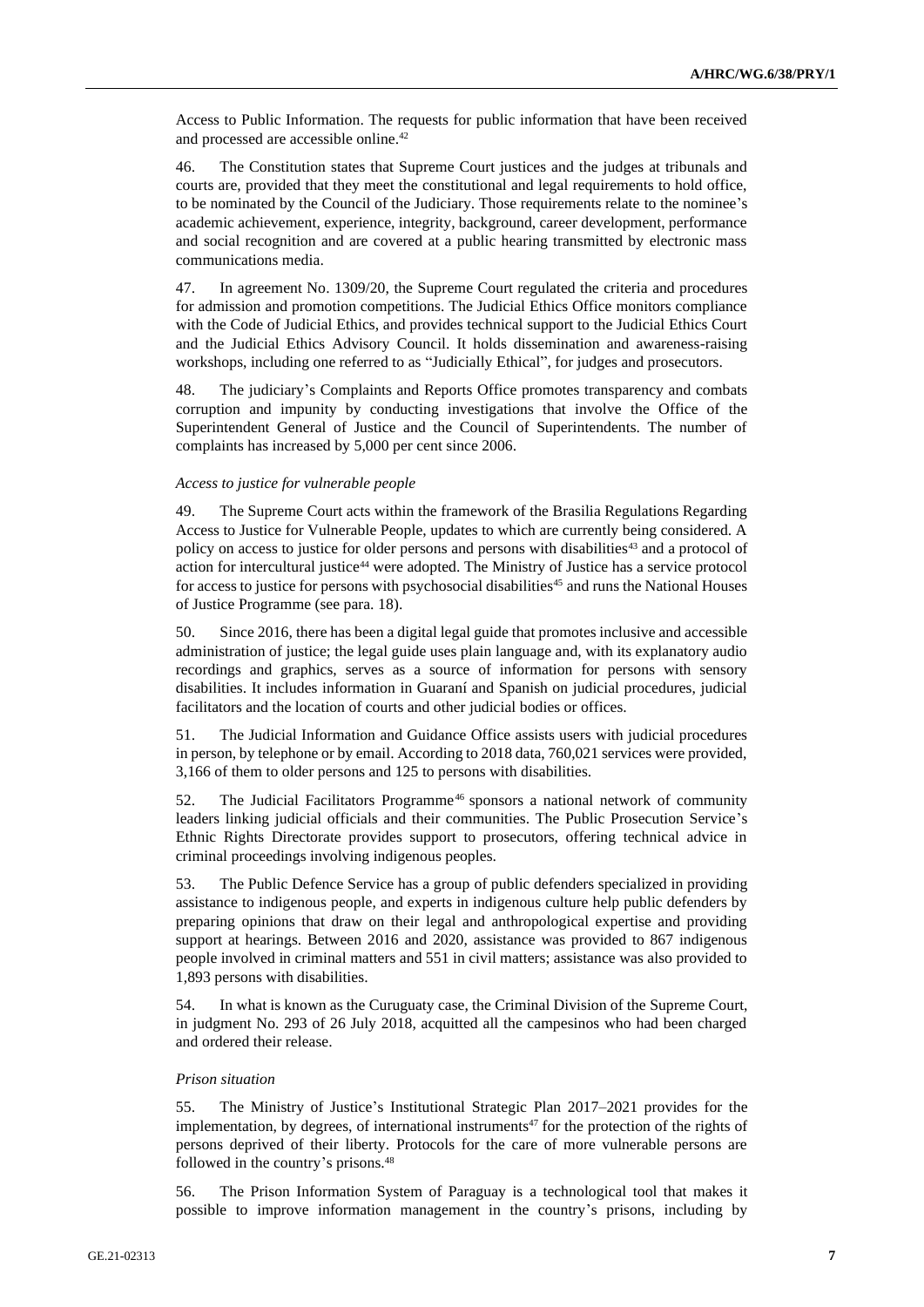facilitating the creation and maintenance of psychosocial and legal records and records concerning transfers, visits, internal notifications and releases. It was set up in 10 facilities, and the aim is to set it up in all 18 and to link it to the judicial information systems.

57. In view of the prison occupancy rate, the Ministry of Justice is implementing a prison reform plan<sup>49</sup> composed of four main areas of action.<sup>50</sup> A detailed account of the considerable progress that has been made can be found in a report on the implementation of the United Nations Standard Minimum Rules for the Treatment of Prisoners (the Nelson Mandela Rules) and the United Nations Rules for the Treatment of Women Prisoners and Non-custodial Measures for Women Offenders (the Bangkok Rules) (annex VII).

58. Decree No. 309/18, whereby a state of emergency was declared with respect to the infrastructure situation in the country's prisons, led to expedited administrative processes for infrastructure improvements. Effect was given to the declaration in 2019 and 2020 with the adoption of Acts No. 6365/19 and No. 6705/20. The following measures were taken:

- Doubling of prison capacity  $(1,700$  new places)<sup>51</sup>
- $\cdot$  Infrastructure improvements<sup>52</sup>
- Construction of new cell blocks, increasing the capacity for prisoners to 400 (San Pedro Regional Penitentiary)
- Maintenance of and repairs to cell blocks<sup>53</sup>
- Construction under way of two facilities for convicted prisoners in Emboscada and one in Minga Guazú (with capacity for 3,960 prisoners), and work to meet accessibility standards for persons with disabilities, with certification expected in the current year

59. Changes are being made to the Comprehensive Health Plan for Persons Deprived of Their Liberty in three major areas: medical coordination, mental health and addiction, and social work. The Mental Health and Addiction Plan covers the treatment of psychosocial disabilities and drug addiction with a view to preventing recidivism and returns to prison.

60. The Ministry of Justice monitors the progress through the court system of persons deprived of their liberty, providing legal support in coordination with judicial bodies. Two monitoring offices,<sup>54</sup> with liaisons in all the prisons, were set up.

61. The Judicial Inter-Agency Office was established in 2016 to reduce delays in the administration of justice through coordination and the oversight of hearings. The Supreme Court visits prisons to monitor criminal proceedings, reporting on proceedings that, because they have exceeded time limits, may be dismissed.

62. A plan to clear the backlog of cases launched by the Ministry of Justice and the court system streamlines judicial processes, including hearings, with the use of videoconferences and the holding of preliminary and review hearings in prisons; a pilot plan for streamlining processes in the women's prison has also been developed.

63. A coordination platform for the prison situation was set up for the main bodies of the justice system.<sup>55</sup> In 2019, the court system and the Public Defence Service began processing cases with a view to considering less burdensome measures for persons deprived of their liberty who are sick, over the age of 60 and pregnant or nursing or pardons for those who have served half their sentences. Relevant statistics can be found in annexes VIII and IX.

64. The Public Prosecution Service has issued general instructions to resort to pretrial detention only when necessary and proportionate, on an exceptional basis, and while respecting the right of the accused to be presumed innocent. The Service's Human Rights Directorate conducts monitoring visits to places of detention.

65. Under Act No. 6350/2019, provisions of the Code of Criminal Procedure on pretrial detention were amended, thereby empowering judges to opt for less burdensome alternatives. A bill currently under consideration would establish a special, brief and free procedure for the release of persons in pretrial detention when the time limit for being thus detained is reached.56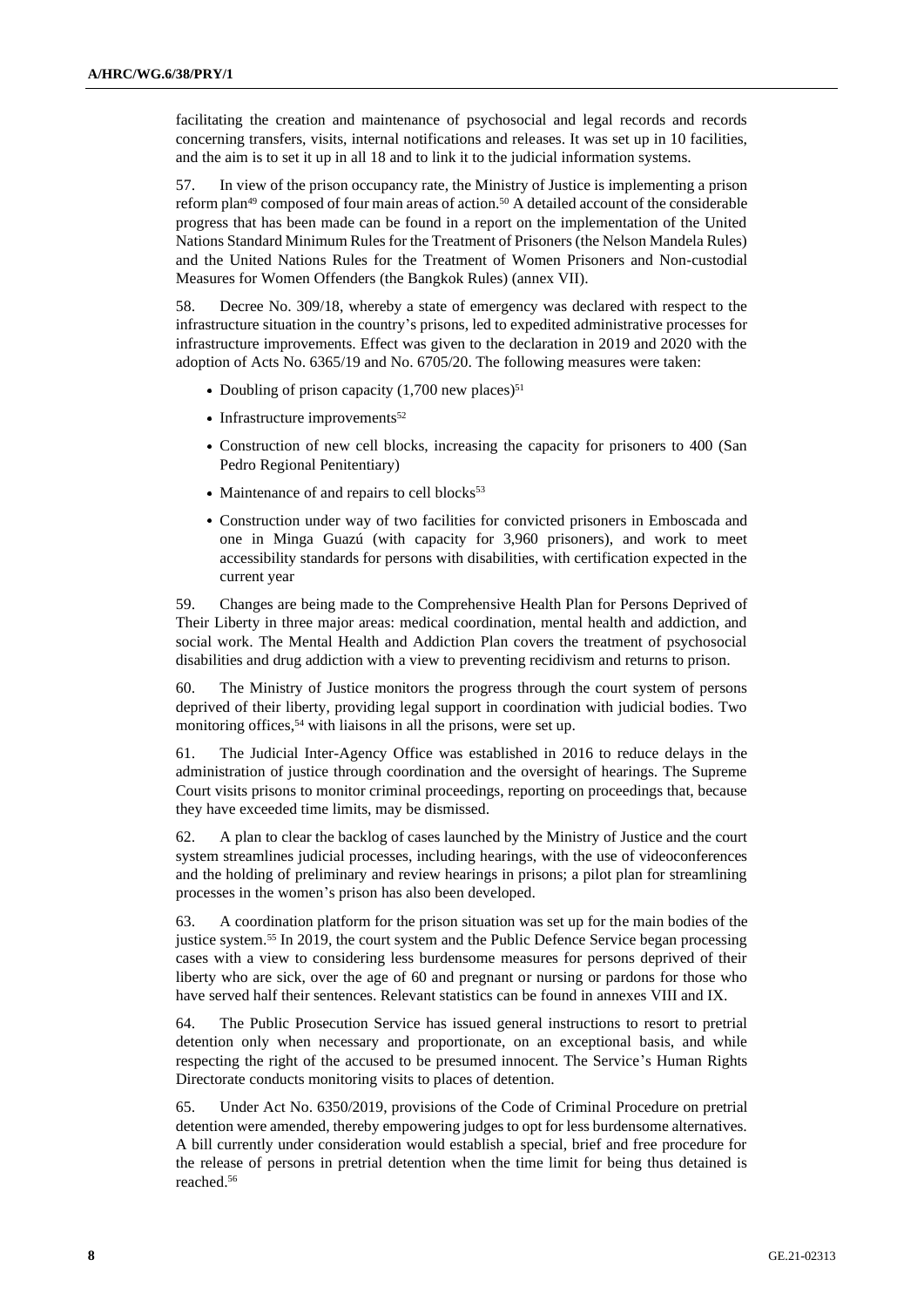66. The Public Defence Service, with its specialized public defenders in a range of jurisdictions, is the driving force behind decisive action<sup>57</sup> to reduce the number of persons deprived of their liberty, in particular those who are more vulnerable, including older people, indigenous people, persons with disabilities and adolescents.

67. The Adolescent Offenders Welfare Service is, pursuant to agreement No. 917/14, responsible for the Pilot Plan for Restorative Justice<sup>58</sup> of the Adolescent Criminal Justice Programme, a plan that is informed by the principles of restorative justice. Strategies for the enforcement of non-custodial measures are established in a protocol for verification and oversight of compliance by adolescents with the social and educational measures that are ordered. With the National Policy on Adolescents in Conflict with the Law, the Ministry for Children and Adolescents furthered the adoption of the Action Plan, which has been implemented by degrees.

68. The Public Prosecution Service has one unit specialized in offences involving adolescents and another, set up further to the Instructions for Action Related to Adolescents in Conflict with Criminal Law, specialized in adolescent criminal justice.

69. The Ministry of Justice organizes educational, vocational training and employment programmes with a view to the reintegration of the prison population. The Fundación para la Promoción de Valores y Prevención de la Violencia (FUNDAPROVA) is given help with its efforts to promote the reintegration of young people from Itauguá Educational Centre. Since 2015, the National Labour Training System has had a department for the management of inclusive vocational training for the members of vulnerable groups, including persons deprived of their liberty.

70. The COVID-19 pandemic has posed challenges for the prison system that have prompted the specific measures detailed in the report submitted to the Subcommittee on Prevention of Torture and Other Cruel, Inhuman or Degrading Treatment or Punishment (annex X).

### *Torture and other cruel, inhuman or degrading treatment or punishment*

71. The Public Prosecution Service's Special Unit on Human Rights Offences investigates punishable acts,<sup>59</sup> while following the practices outlined in a practical handbook for the investigation of torture, which has been brought into line with international standards.<sup>60</sup> Instructions No. 7, No. 11 and No. 12 of 2016 establish guidelines on due process and the prevention of torture.

72. Records show that as of 2020, 1,633 cases had been referred to the Special Unit.<sup>61</sup> Of those cases, 189 involved allegations of torture, although investigations could lead to changes to the categorization of the offence.

73. Judiciary records show that between 2015 and 2019, 16 cases regarding torture were initiated (see annex II).

74. A bill that would define the crime of torture as it is defined under the Convention against Torture and Other Cruel, Inhuman or Degrading Treatment or Punishment is under consideration.<sup>62</sup>

75. The Ministry of Justice's Internal Affairs and Anti-Corruption Directorate is responsible for investigating, either of its own motion or on the basis of a report, acts of torture, ill-treatment or inhuman or degrading treatment committed against persons deprived of their liberty. The Directorate for the Protection of Human Rights in the Prison System receives complaints with a view to responding to them in coordinated fashion. Departments have been set up in detention facilities to follow up on such complaints.

76. In line with international standards, institutional tools, including a protocol for action in response to complaints of human rights violations,<sup>63</sup> a protocol for reporting torture<sup>64</sup> and emergency measures in response to complaints of violations of the human rights and torture of persons deprived of their liberty, have been created for use in prisons and educational centres. Human Rights Online is a platform that family members of persons deprived of their liberty may use to report possible violations in the prison system.<sup>65</sup> A handbook on use of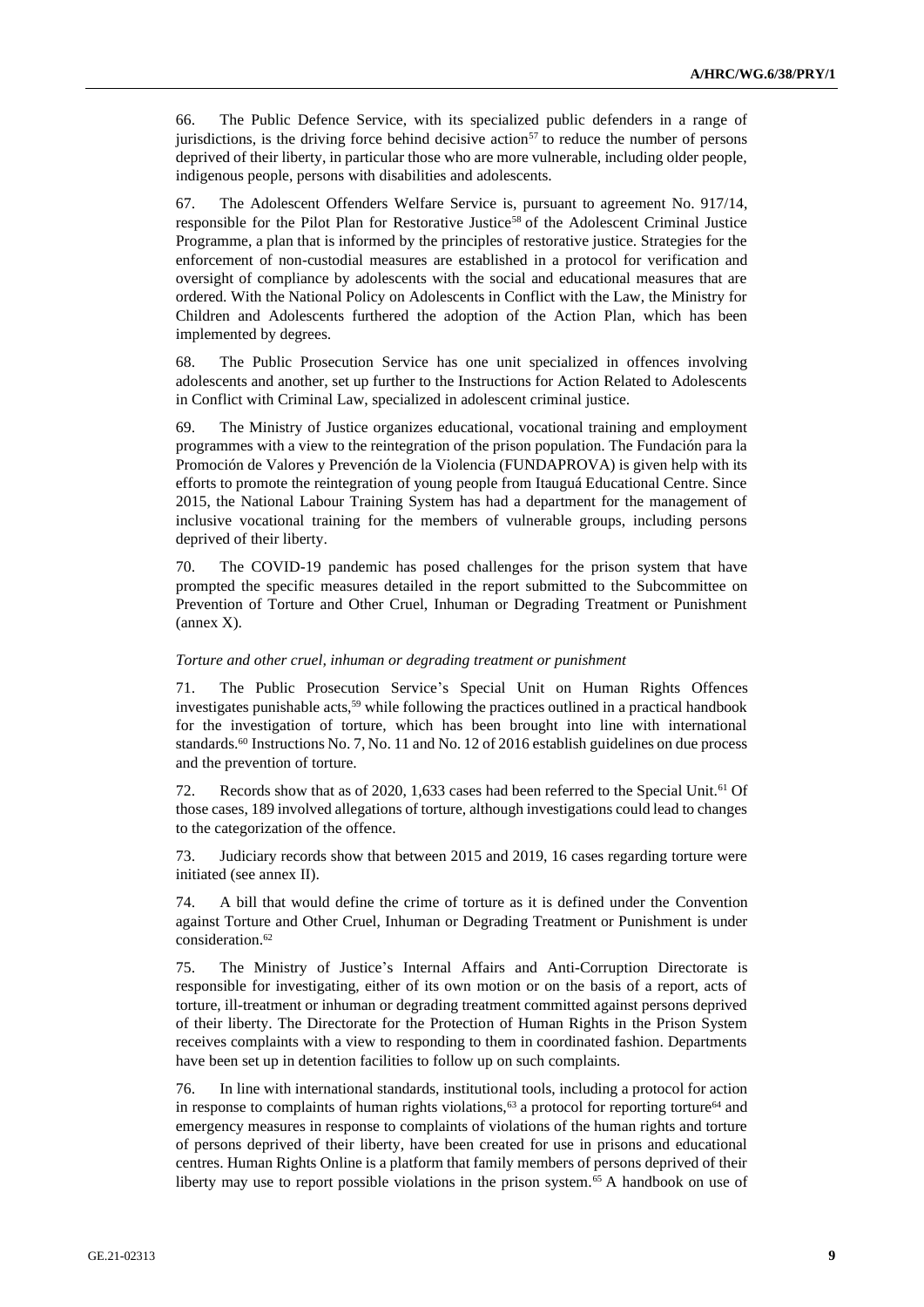force and a protocol for inspection and searches are being developed by the Ministry of Justice.

77. With those tools, and in view of the reporting obligation under article 286 of the Code of Criminal Procedure, the Ministry of Justice initiated investigations, encouraged dismissals and filed criminal complaints against prison and educational centre personnel. Records from the Internal Affairs and Anti-Corruption Directorate show that between 2016 and 2020, 73 investigations were begun, 28 were seen through to completion and 45 were ongoing.

78. A web platform and a mobile application for the registration cases of torture by public defenders are being developed as a result of a 2018 agreement entered into by the Public Defence Service, the national mechanism for the prevention of torture and the Asociación de Tecnología, Educación, Desarrollo, Investigación, Comunicación (TEDIC), a non-profit. Under decision No. 69/19, public defenders throughout the country were required to use a standard form for the registration of complaints of torture and cruel, inhuman or degrading treatment.

79. The Ministry of the Interior ordered a review of the handbook on use of force of the National Police to bring it up to human rights standards. The Internal Affairs Directorate was established to investigate complaints against police officers; its findings are forwarded to the Directorate of Police Justice for investigation and possible referral to the Public Prosecution Service.

80. At police stations, detention logs are kept with a view to transferring the records to the police information system referred to as Marandú, which is accessible online. Marandú makes it possible to identify the acts of torture alleged in complaints. An agreement between the Ministry of Public Health and Social Welfare and the Ministry of the Interior facilitates medical examinations of detainees in health centres and expedited medical reports.

81. In 2017, after its establishment in 2014, the Ministry of the Interior's Anti-Corruption Unit became the Transparency and Anti-Corruption Directorate General, an upgrade that would facilitate the implementation of the Ministry's integrity and public ethics policies. A draft amendment to the Organic Act on the National Police contains a proposal for the Internal Affairs Directorate to report directly to the Minister of the Interior.

82. The organizational and functional structure of the Ministry of the Interior's Transparency and Anti-Corruption Department and the Office of Access to Public Information was established pursuant to decision No. 924/16

## *Corruption*

83. The National Anti-Corruption Secretariat has led successful efforts to combat corruption and promote transparency and accountability:

- Anti-corruption complaints portal (decision No.  $02/16$ ),<sup>66</sup> with a system for registering and monitoring criminal or other legal proceedings and investigations<sup>67</sup>
- National Corruption Prevention Plan (Decree No 4.900/16)<sup>68</sup>
- Platform for monitoring compliance with active transparency obligations in the public sector<sup>69</sup>
- Preparation of a handbook on accountability to citizens as part of the fourth Open Government Action Plan (2018–2020)
- Adoption of the National Integrity Plan  $2021-2025$ ,<sup>70</sup> developed by the National Integrity and Transparency Team around six thematic axes (Decree No. 4458/20)<sup>71</sup>
- Investments Map Paraguay/COVID-19 module,  $72$  a source of information on budgeting and allocation of resources for management of the COVID-19 pandemic

84. The Ministry of Justice manages the single portal of access to public information, which is used to channel requests for public information.<sup>73</sup>

85. Since 2019, Marandú, the police information system, has included the data category "acts involving fraud, deceit or corruption", a category further broken down into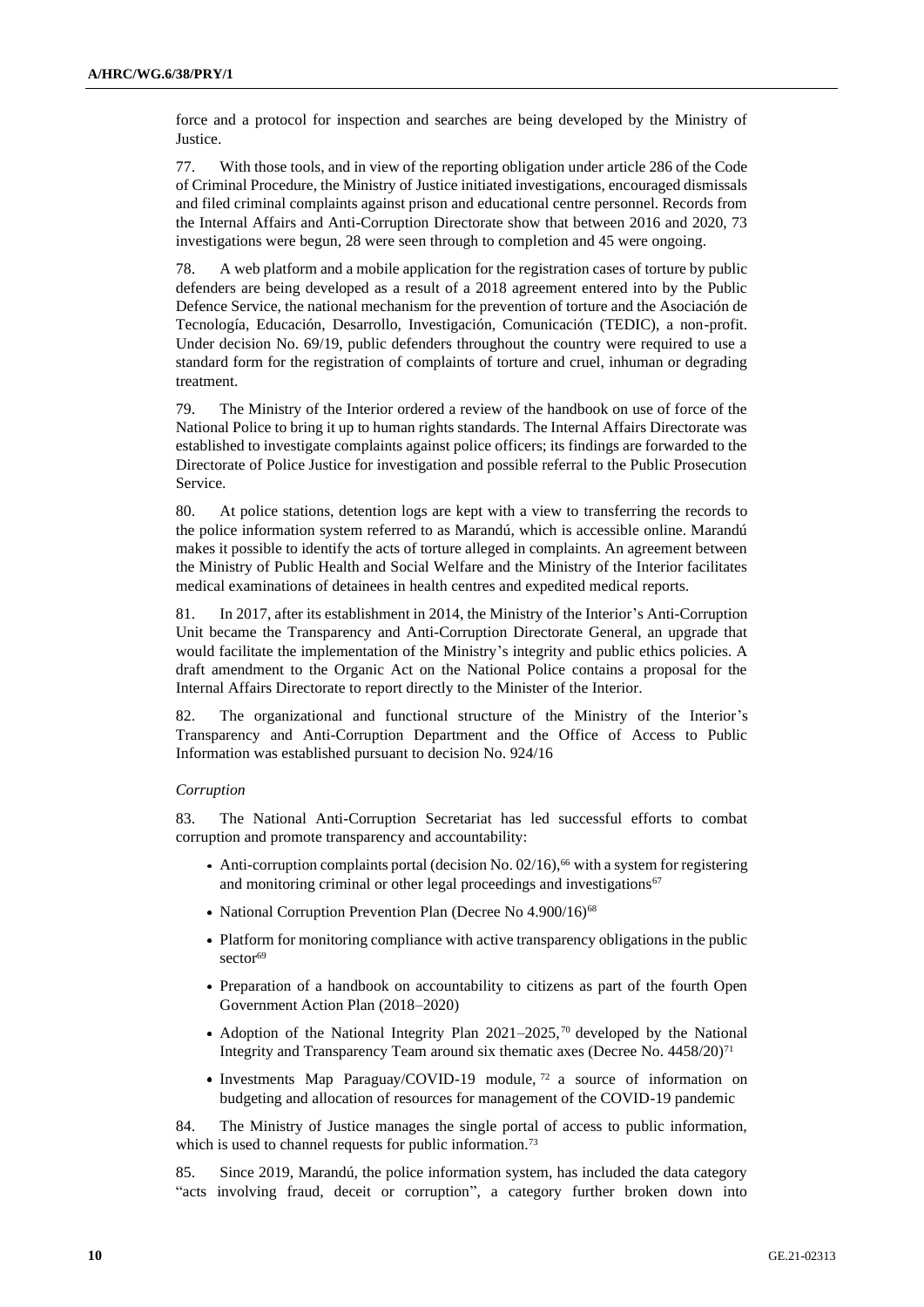subcategories for usury, bribe-taking, fraud, illicit enrichment, influence peddling, bribery, corruption and so on.

#### *Truth, justice, reparation and guarantees of non-recurrence*

86. The Coordinating Bureau for the Identification of Detained and Disappeared Persons has launched the national campaign "Jajoheka Jajotopa" (looking for each other, finding each other) to facilitate searches for relatives of detained and disappeared persons and the voluntary collection of blood samples for genetic comparison with skeletal remains.

87. The skeletal remains of 24 persons, in addition to those of 16 found before 2015, have been found, making for a total of 40 exhumations. Four identifications were made.<sup>74</sup>

88. In 2018, the results of a study of genetic variability and frequency distribution were used to create the genetic databank of the relatives of detained and disappeared persons (1954–1989).

89. The adoption of a protocol for the restitution of skeletal remains is under way, as is organizational work – done with a view to creating a publicly accessible database – on excavation and records relating to disappeared persons.

90. Systematic work is being done to encourage historical memory – with the series "Tree of Memory", for example, the show "Breaking the Silence" and workshops and training sessions with teachers and students in coordination with people working in the field of culture and researchers.

91. The Museum of Justice has a database of approximately 1 million items, including images and documents such as police and other records and audio recordings, that it makes available to respond to requests for information from victims, family members, the justice system and the public.

92. In 2016, after publication of the report of the Truth and Justice Commission, 307 files were submitted to the Special Unit on Human Rights Offences. Cases investigated in Argentina were included (a brief review and a list of existing cases are included in annex II).

93. A public acknowledgement of international responsibility was organized on 24 May 2018, as ordered by the Inter-American Court of Human Rights in its judgment in the case *Goiburú et al. v. Paraguay*.

### **3. Fundamental freedoms and participation in public and political life**<sup>75</sup>

94. One of the stand-alone thematic areas of the fourth National Equality Plan (2018– 2024) is empowerment for decision-making. **In 2017, to promote political participation, the High Court of Electoral Justice established the Political Participation Unit**<sup>76</sup> **and the** Gender Policy Unit,  $7\overline{7}$  which are responsible for advocacy, awareness-raising and motivational activities.

95. The Democratic **Impulse** Project (decision No. 86/2018)<sup>78</sup> promotes the political and civic participation of young people with workshops<sup>79</sup> and **discussions**. 80

96. The Women's Political Training School is a learning event that has been held seven times<sup>81</sup> with a view to highlighting women's political leadership and supporting the creation of women's political networks.

97. The project "Getting to Know Our Women Authorities" (decision No.  $66/2016$ ),  $82$ followed by the project **Building Citizenship–**Women,<sup>83</sup> was launched to raise the visibility of women elected to municipal, departmental or national office. In addition, seminars and workshops were held.<sup>84</sup>

# 98. **The High Court of Electoral Justice offers preliminary candidates for the 2021 municipal elections a venue, at no charge, for training on electoral matters, with virtual discussions and forums.**<sup>85</sup>

99. Gender statistics from the 2018 general election are accessible online.<sup>86</sup> The Gender Atlas provides data on women in elective office and other decision-making positions.<sup>87</sup>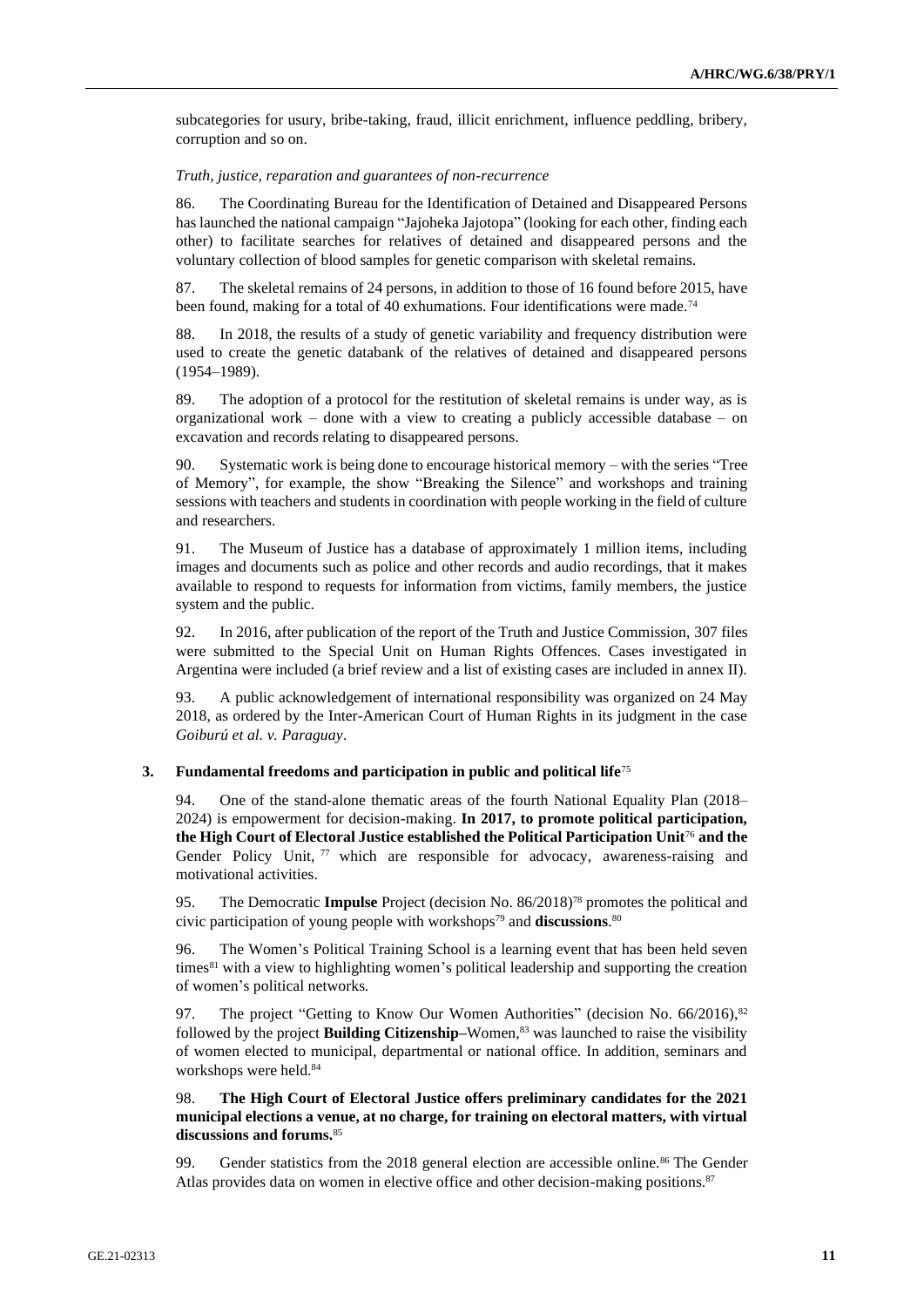100. For the 2018 general elections, the programme "Strengthening the Electoral Participation of Indigenous Peoples" (2017) was launched, and courses were offered through the Electoral Information, Documentation and Educational Centre's training platform. An international seminar, titled "Sharing successful experiences of electoral political participation", was also held.

101. As a result of efforts by the High Court, the Directorate General of the Civil Registry, the National Institute of Indigenous Affairs and the National Police, workshops were held to provide indigenous leaders with identity documents<sup>88</sup> enabling them to participate in elections and political and electoral training.

102. The Accessible Voting Pilot Plan was established by decision No. 270/14 of the National Secretariat for the Human Rights of Persons with Disabilities. In its decision No. 41/2017, the High Court established the rules for accessible voting in the 2018 general elections, including by making it possible to vote from home<sup>89</sup> or at an accessible polling station,<sup>90</sup> setting up information and service desks<sup>91</sup> and facilitating priority<sup>92</sup> and assisted voting.<sup>93</sup> Figures for voting at accessible polling stations are available online.<sup>94</sup>

103. The country's lawmakers are currently considering a bill<sup>95</sup> that would repeal article 91 (b) of the Electoral Code, under which people who are both deaf and unable to speak who cannot make themselves understood in writing or otherwise do not have the right to vote.

## *Monitoring activities and fundamental rights*

104. Act No. 5241/14 and Decree No. 2812/14, whereby the Act was implemented, are the regulatory foundations of the National Intelligence System, the National Intelligence Council and the National Intelligence Secretariat, establishing essential principles<sup>96</sup> for those entities' activities. For the protection of rights and guarantees, the Act requires compliance with the Constitution, ratified treaties, conventions and international agreements and laws and provisions of a lower order. This protection is made stronger still by the prohibitions contained in article 5 and the provisions on the privacy of documentary heritage (art. 6).

105. The aforementioned principles and legal framework underpin the National Intelligence Plan.<sup>97</sup> Under the law, members of the public are guaranteed recourse to the competent jurisdictional authorities in the event of activities that infringe or threaten their fundamental rights and freedoms.

# **C. Economic, social and cultural rights**

106. The ratification of the Optional Protocol to the International Covenant on Economic, Social and Cultural Rights is still under analysis.<sup>98</sup>

# 1. **Rights to just and favourable conditions of work**<sup>99</sup>

107. The Integrated Strategy for Employment Formalization (2018) <sup>100</sup> is being implemented by the Ministry of Labour, Employment and Social Security for a five-year period with a view to reducing the relative size of the informal labour market. After the first year, progress was described in a report<sup>101</sup> containing labour market indicators. The 2020 report is in preparation.

108. The Ministry's Labour Observatory <sup>102</sup> analyses information to promote public policies informed by good-quality data. The latest analysis of employment indicators was published in August 2020.<sup>103</sup>

109. The "For Employment" platform<sup>104</sup> is an intermediary service that can be used to register and look for job opportunities at companies. The Ministry holds regular job fairs. The strategy Employ Equality<sup>105</sup> covers three areas of work<sup>106</sup> to promote the autonomy and economic empowerment of women.

110. The Ministry's Labour Affairs Support Service was strengthened to promote and protect the rights of working women – particularly pregnant women, nursing mothers and women in the domestic sector – by providing free legal advice and support. In 2020, the Civil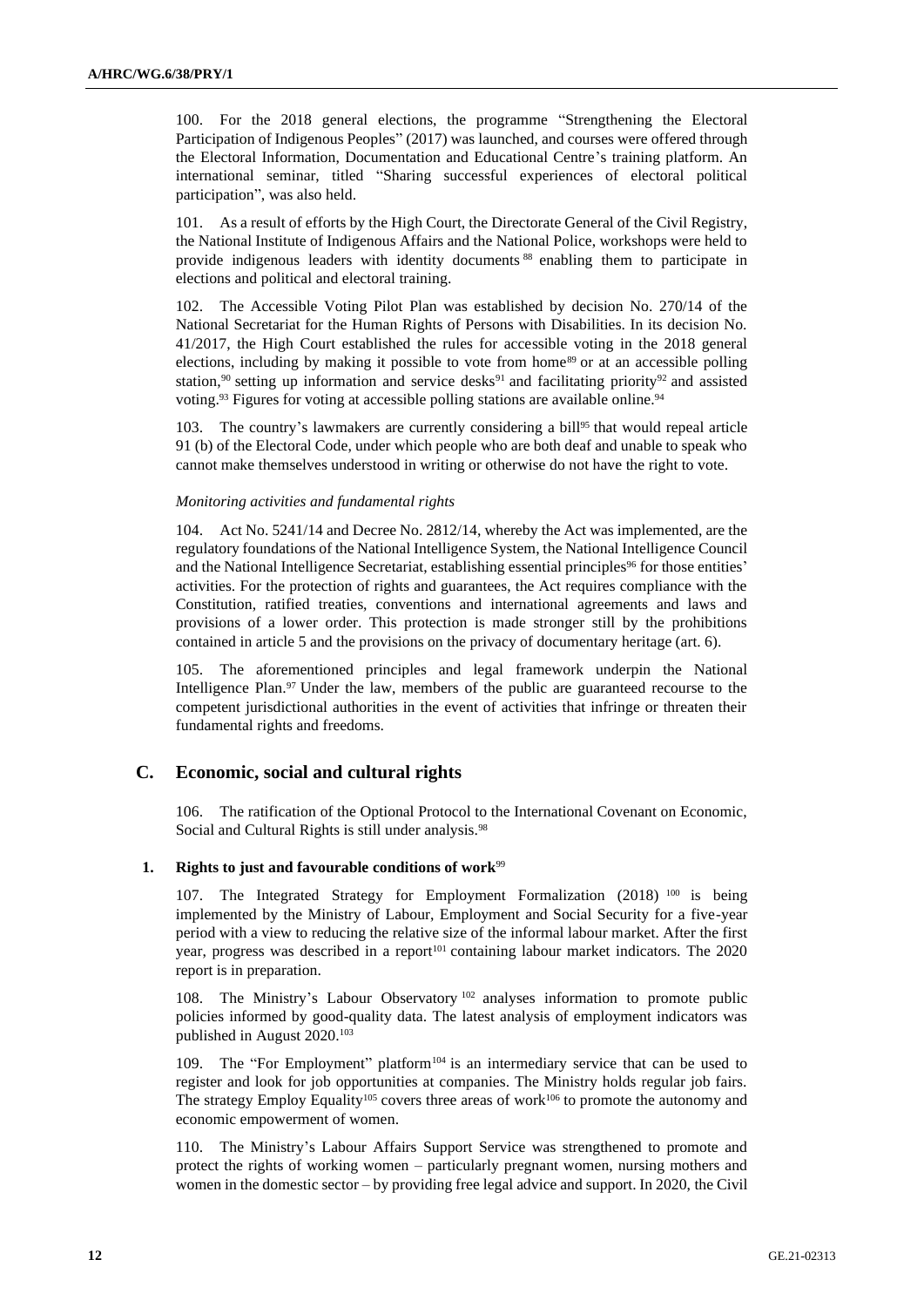Service Secretariat adopted its second Plan for Equality, Inclusion and Non-Discrimination in the Civil Service (2020–2024).

111. Act No. 5508/15 on Promotion and Protection of Motherhood and Support for Breastfeeding was regulated by Decree No. 7550/17 and expanded by Act No. 6453/19. The Judicial Secretariat for Gender Issues organizes activities such as a seminar on the rights of women workers to maternity and breastfeeding leaves (2020).

112. The National Career Development Service and the National Labour Training System offer free technical and vocational training<sup>107</sup> and other forms of job training<sup>108</sup> in reply to the demands of the market. The Service's Sheltered Job Training Programme, relaunched in 2019, had more than 2,000 young participants between the ages of 15 and 17.

113. The Adolescent Worker Registry was created to protect adolescents entering the labour market.<sup>109</sup> The Labour Observatory provides information, up to date to 2020, on young people in the labour market<sup>110</sup> and on employment by age group (2017–2020).<sup>111</sup>

114. Act No. 5407/15, the Domestic Labour Act, introduced improvements to ensure decent working conditions.<sup>112</sup> In 2019, it was amended by Act No. 6338/19 to bring the wages for domestic labour into line with the minimum wage. Act No. 5407/15 states that under no circumstances may a child perform domestic labour (art. 5).

115. The National Strategy for the Prevention of Forced Labour<sup>113</sup> was adopted pursuant to Decree No. 6285/16, while the National Commission on Fundamental Labour Rights and Prevention of Forced Labour, which, in coordination with the Ministry of Labour, adopted a two-year plan (2017–2019)<sup>114</sup> and a three-party inter-agency guide to intervention in cases of forced labour, was created pursuant to Decree No. 7865/17. <sup>115</sup> The Commission has a mechanism for regular inspection and oversight of working conditions. The Commission is supported by the International Labour Organization, and since 2018 it has also been supported by the United States Department of Labour, which has funded the project Paraguay Okakuaa.

116. In response to the COVID-19 pandemic, the Ministry designed an employment reactivation plan for the period 2020–2021.<sup>116</sup>

## **2. Right to adequate living conditions**<sup>117</sup>

#### *Fighting poverty*

117. Records (from 2019) show that the rate of extreme poverty is 23.5 per cent, 0.7 percentage points lower than in the previous two years (when it was 24.2 per cent).<sup>118</sup>

118. In line with strategic area 1<sup>119</sup> of the National Development Plan, updated in 2020, the government plan "Paraguay of the People" (2018–2023) seeks to consolidate a social protection system focused on people and their needs from the moment of their conception to their old age. The National Poverty Reduction Plan Jajapo Paraguay was unveiled in October 2020. The Plan's aim is to improve quality of life through protection policies, economic inclusion and social cohesion.

119. Earmarks for high-priority social programmes have been protected since 2013; they cannot be reduced or set aside for other programmes or projects.

120. Tekoporã provides debit/savings cards in the areas of health and education and offers a life microinsurance policy for participating families. No other social programme in the country has a greater reach than Tekoporã, as all eligible participants in 254 districts of the country's 17 departments, whether in rural (85 per cent) or urban (15 per cent) areas, are covered. As of 2020, 165,000 families were active participants in the programme. Since 2018, all indigenous communities have been beneficiaries of the programme.

121. Tenonderã, another social programme, is a complement to Tekoporã and promotes income generation by providing start-up capital for productive enterprises, in addition to training. Tenonderã, which reaches more than 26,500 families, has nearly 20 times more beneficiaries than it did in its beginnings (2014).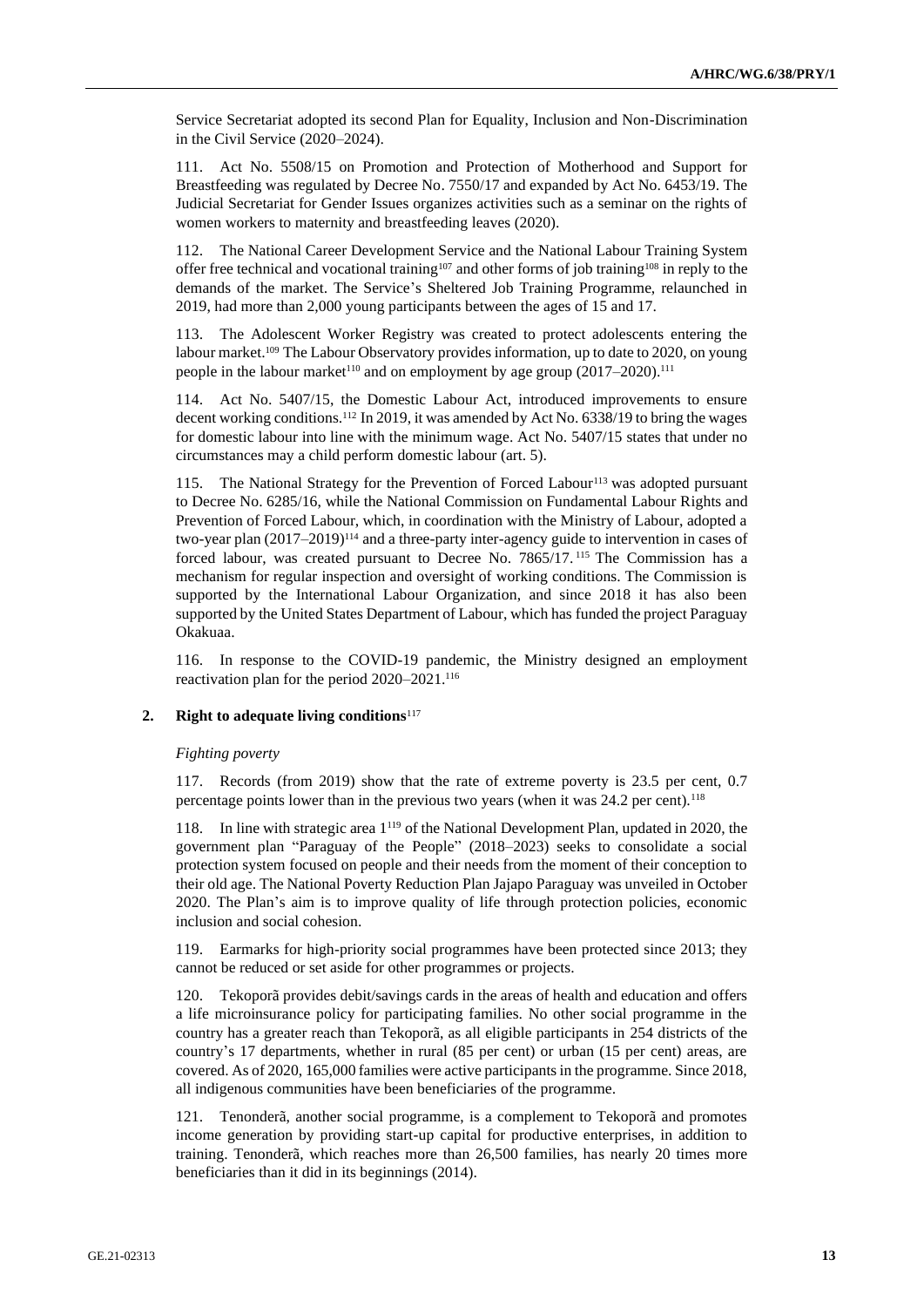122. Tekoha provides lots in urban areas, facilitates connections to water and sanitation services and the electricity grid and promotes the building of roads and adequate housing. The number of dwellings provided since 2013 is more than twice the 12,500 delivered from 2002 to 2013.

123. The social protection system "Let's Go!", <sup>120</sup> the aim of which is to expand access to health and education, better prepare people for employment and give a boost to productivity, participation in the economy and social inclusion, was set up as a result of inter-agency efforts to enhance the long-term impact of social policies and as part of the Strategic Framework of Objectives and Actions of the Social Protection System 2019–2023. An agreement with the European Union on the funding of the system was adopted under Act No. 6650/2020.

124. The Integrated Social Information System is a management tool that, in a single system, includes information on current and potential beneficiaries of social programmes, the social programmes that are available and the budgets for those programmes. <sup>121</sup> The information is accessible to the public on the e-Heka System platform.<sup>122</sup>

125. The Ministry for Children and Adolescents runs the Embrace (Abrazo) Programme, which is part of the social protection system "Let's Go!" and, with initiatives in the areas listed below, affords immediate protection to children and adolescents (under the age of 18):

- Targeting: the identification and inclusion of participants in the programme by a social worker
- Family support: access to public services through a plan that provides debit/savings cards, scholarships, a basic food basket, social microinsurance and financial inclusion
- Protection centres of three kinds (early childhood centres, open centres and community centres), which provide food, sports and recreation opportunities and tutoring
- Networks: protective services linked to departmental and municipal councils for children and adolescents

126. The Abrazo Kyre'y Project contributes to education and financial inclusion for vulnerable families by providing training for formal employment, entrepreneurship, investment, savings and loans.

127. The Ministry of Social Development has an inclusion component for the protection of persons with disabilities that makes provision for the allocation of additional amounts of money to families with members with disabilities. An agreement signed with the National Secretariat for the Human Rights of Persons with Disabilities made it possible to approve a module for the inclusion of persons with severe disabilities in the Tekoporã Programme.

128. Act No. 6381/20 amended Act No. 3728/09, expanding the coverage of the food allowance for older adults in poverty.

129. In addition to subsidies to formal workers from the Social Security Institute, two cash transfer programmes – Pytyvõ, which, with an investment of US\$ 132 million, is for informal workers, and Ñangareko, which, with an investment of US\$ 25 million, ensures food security – have been set up in response to the COVID-19 pandemic. The two programmes cover 41 per cent of the population.

130. The economic recovery plan "Ñapu'ã Paraguay" was launched. It involved measures in three strategic areas: social protection, public investment for jobs and loans for development.

# **3. Right to health**<sup>123</sup>

131. The Ministry of Public Health and Social Welfare extended the coverage of the integrated comprehensive networks of primary health-care services by providing highquality, humane care to which access is guaranteed, in accordance with principles of universality, comprehensiveness, equity and participation, and incorporating strategic lines of action involving the establishment of family health units staffed by multidisciplinary teams working in the communities, with a focus on rights, while respecting multiculturalism and promoting integrated policies.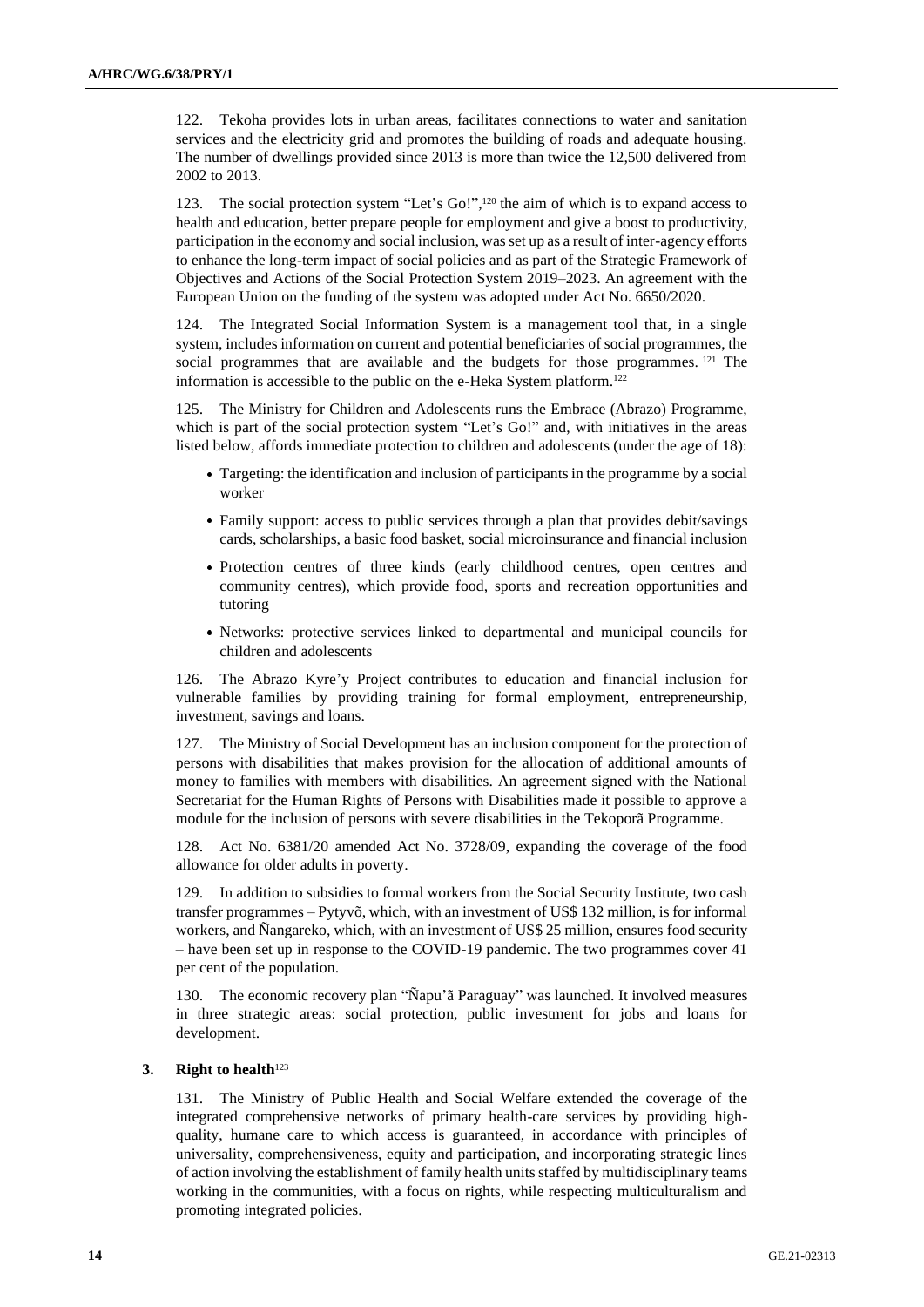132. Progress towards the implementation of the National Health Policy 2015–2030 was made possible with the following tools:

- A guide for the implementation of integrated comprehensive networks of health-care services in Paraguay<sup>124</sup>
- The National Policy on High-Quality Health Care 2017–2030<sup>125</sup>
- The National Health Research and Innovation Policy 2016–2021<sup>126</sup>
- The National Health Research and Innovation Priorities Agenda 2017–2020<sup>127</sup>
- National Medicine Policy<sup>128</sup>
- A handbook on the functions of family health units<sup>129</sup>
- A guide to working in primary health care<sup>130</sup>

133. The Family Planning Programme, designed to reduce maternal, fetal and neonatal mortality, and the Plan for the Accelerated Reduction of Maternal, Fetal and Neonatal Mortality, which has an implementation committee that in 2020 presented the Plan's lines of action and indicators, have been launched pursuant to article 61 of the Constitution. The aim of the National Sexual and Reproductive Health Plan 2019–2023 is to ensure universal access, without discrimination, to sexual and reproductive health.<sup>131</sup>

134. The Comprehensive Food and Nutrition Programme has been put in place in accordance with Act No. 4698/12, the Act on Guaranteed Early Childhood Nutrition, for the purposes of prevention, assistance and verification in respect of malnutrition in nutritionally vulnerable children under 5 years of age. The National Plan for Children's Comprehensive Health 2016–2021 facilitates promotion, prevention, comprehensive care and rehabilitation, ensuring access to care and cost-effective health interventions throughout the life cycle in the family and the community.

135. A guide to the rights of children and adolescents in health services (2016), produced as part of the implementation of the National Adolescent Health Plan 2016–2021, provides health-care professionals with guidance on good treatment and quality of care, ensuring effective responses to possible rights violations. Services, which are provided with a rightsbased approach, are organized in accordance with the technical regulations on comprehensive health services for adolescents.

136. The Tekoporã Programme focuses on the protection of children and adolescents by promoting shared responsibilities in the areas of health and education. Approximately 664,000 people, half of whom are children and adolescents, are protected under the Programme.

137. The curriculum of the Ministry of Education and the Sciences provides for sex education at different educational levels and at educational institutions of different kinds, while respecting the psychological development of students and the domestic legal framework.

138. The National Directorate for the Health of Indigenous Peoples, established pursuant to Act No. 5469/15, is a component of the national health system with the functional, technical and administrative autonomy to fulfil its mandate to ensure that indigenous peoples have access to health services and that their own systems of care are recognized, respected and made more robust.

139. As part of the National Health Policy 2015–2030, consultations were held with the representatives of 19 indigenous peoples who make up the National Council for the Health of Indigenous Peoples on the drafting of the implementing regulations of Act No. 5469/2015 and the guide to the functions of the National Directorate, which is the technical office through which indigenous peoples have universal, comprehensive, equitable, participatory and free access to all levels of a health system informed by an intercultural perspective.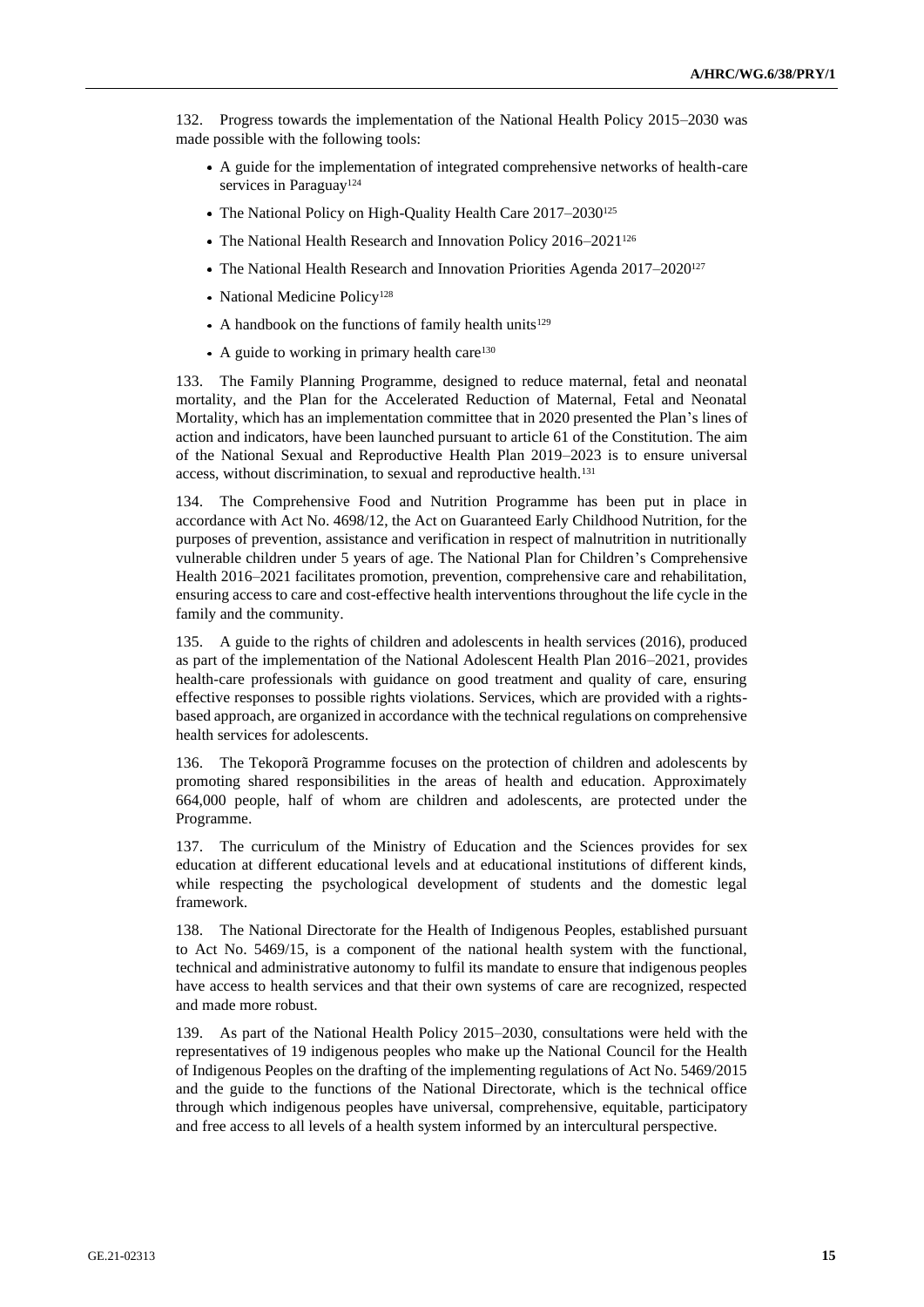## **4. Right to education**<sup>132</sup>

140. The National Education Plan 2024 outlines the actions that have been taken in the education sector and those that are to be taken in the coming years.<sup>133</sup> The following actions have been taken to improve access to and the quality of education:

- The scope of coverage of the first and second cycles of basic education (grades 1 to 3 and 4 to 6) has been maintained, and progress towards universal access to preschool, the third cycle of basic education (grades 7 to 9) and compulsory secondary education (for a total of 12 years of schooling) has been made
- Basic school supplies for children and teachers in public and subsidized institutions are provided universally, and the School Meals Programme has been implemented
- Basic and secondary education offerings have been made more flexible with the introduction of the modes open basic education and open secondary education
- Scholarships covering the costs of study, food and transport have been made available for the third cycle of basic education and for secondary education
- Travelling educators have made it possible to offer additional forms of early childhood education
- The project Timely Educational Support for the Comprehensive Development of Children 3 and 4 Years of Age" (in Asunción and 10 of the country's departments) and the second phase of the Early Childhood Project have led to expanded access to early childhood education
- Act No. 5.778/2016 on the National Programme of Support for Timely Stimulation was adopted
- The Hospital Classrooms Programme (in 2019, two classrooms were set up in hospitals and the initial material for teachers involved in the Programme was developed) was implemented
- The Remedial Education Support Service, including centres, homes and shelters for the care of children and adolescents in street situations, was established
- Teachers were educated and trained (100 teachers, including 2 indigenous education teachers, received training in Spain; 80 teachers were trained in France)
- The Institute for Educational Assessment of Paraguay was created pursuant to Act No. 5749/2017
- Information systems were made more robust with the development of the central register of students
- Work on 1,366 educational establishments has been done to ensure that facilities are adequate and offer safe and inclusive environments
- The Information and Communication Technology Project has been implemented to ensure connectivity in public educational establishments and provide them with technological resources
- An agreement by the Ministry of Education and the Sciences, the Ministry of Justice and the National Police (Ministry of the Interior) facilitated the provision of identity documents

141. At all levels and in all modes of education, the curriculum takes a rights-based approach and promotes proper treatment and the equality of men and women, with emphasis on the prevention of violence against children and women. The prevention and elimination of contemporary forms of racism, racial discrimination, xenophobia and related forms of intolerance are addressed in all programmes of study.

142. A bill that would make human rights education a curricular subject is under consideration.134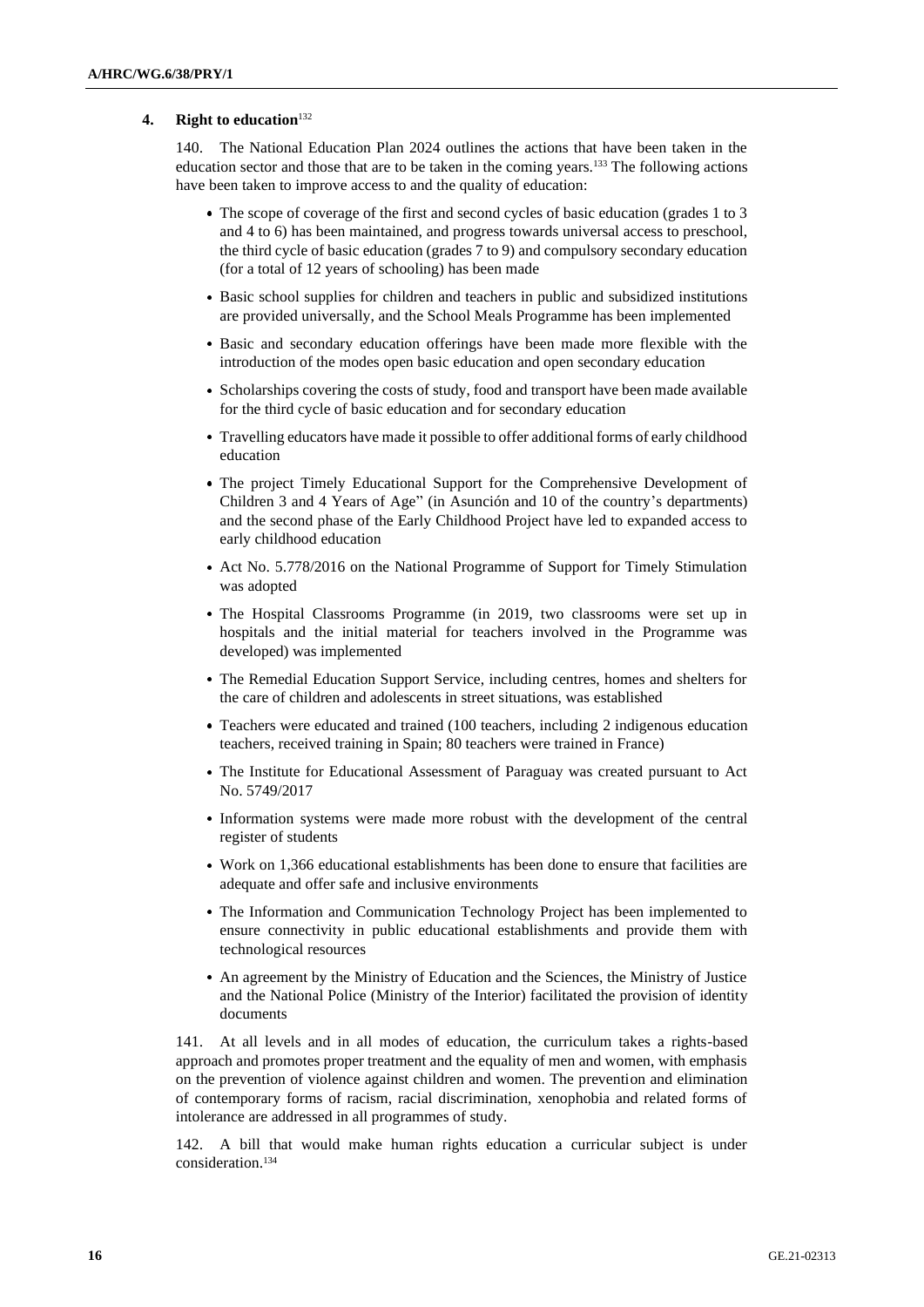143. The platform "Your School at Home", for children in early childhood, basic and secondary education, was developed in response to the COVID-19 pandemic, and the programme "My School Lunch at Home" was set up to deliver food to students' homes.

### *Indigenous education*

144. The National Intercultural Bilingual Education Plan, promoted by the National Bilingualism Commission with the support of education agencies and the Secretariat for Language Policy, was adopted by decision No. 11643/17 of the Ministry of Education and the Sciences. Provision was made for gradual implementation of the Plan until 2030.

145. Once the organizational structure of the Directorate General for Indigenous School Education was defined, indigenous representatives were appointed to the Indigenous School Education Area Council, the National Indigenous Education Council, with representatives of 19 peoples, was formed and a permanent post for an indigenous education area director was created.

146. The National Labour Training System offers inclusive vocational training, including vocational training courses for indigenous communities. It carried out the project "Strengthening Technical Training in Indigenous Communities", which involved eight courses that were completed by approximately 200 participants. Ten other courses were organized in 2020.

#### *Education of persons with disabilities*

147. Records from the Directorate General for Inclusive Education show that, in 2020, 21,917 students with disabilities were enrolled in early childhood, basic and secondary education and that 1,668 were receiving instruction within the framework of the Remedial Education Support Service. According to Education Planning Directorate data, 20,067 students reported a disability in 2020 (1.3 per cent of all enrolled students).

148. The National Secretariat for the Human Rights of Persons with Disabilities adopted indicators for the area "right to education" of the National Action Plan for the Rights of Persons with Disabilities in decision No. 4004/2017, and the indicators were incorporated into the results-based planning system of the Technical Planning Secretariat for Economic and Social Development, thereby beginning the process of developing the metadata record and preparing for implementation.

149. The National Education Plan 2024 envisages strengthening the Inclusion Support Centres by gradually transforming special education schools and expanding the offerings of the Remedial Education Support Service: hospital classrooms, centres/homes and shelters. Guidelines for an inclusive education system were adopted in decision No. 17267/2018 of the Ministry of Education and the Sciences; 694 education system actors were given training on making inclusive education a reality.

150. A specialized course of study on inclusive education was developed for trainers of trainers (supervisors, principals, teachers, psychologists, educational psychologists); 1,100 persons participated in the course. The Educator Training Programme will design an inclusive education model that will include training in inclusive education for prospective teachers and for teachers already in service.

151. The Child Development Care Project facilitated the provision of technical assistance to educators from 27 inclusive education institutions and 10 basic education institutions. Reasonable accommodation was to be provided universally, as required under decision No. 22720/2018 of the National Secretariat for the Human Rights of Persons with Disabilities on the removal of barriers in the regular educational system.

152. The Network of Teachers Specialized in Inclusive Education promotes strategies to expand access to educational services of all levels and forms. A specialized course of study on inclusive education was offered in six of the country's departments  $-1,100$  staff members of the Ministry of Education and the Sciences took the course.

153. Work is being done to develop instructional material as part of a project to strengthen the institutional administration of bilingual education for persons with hearing disabilities.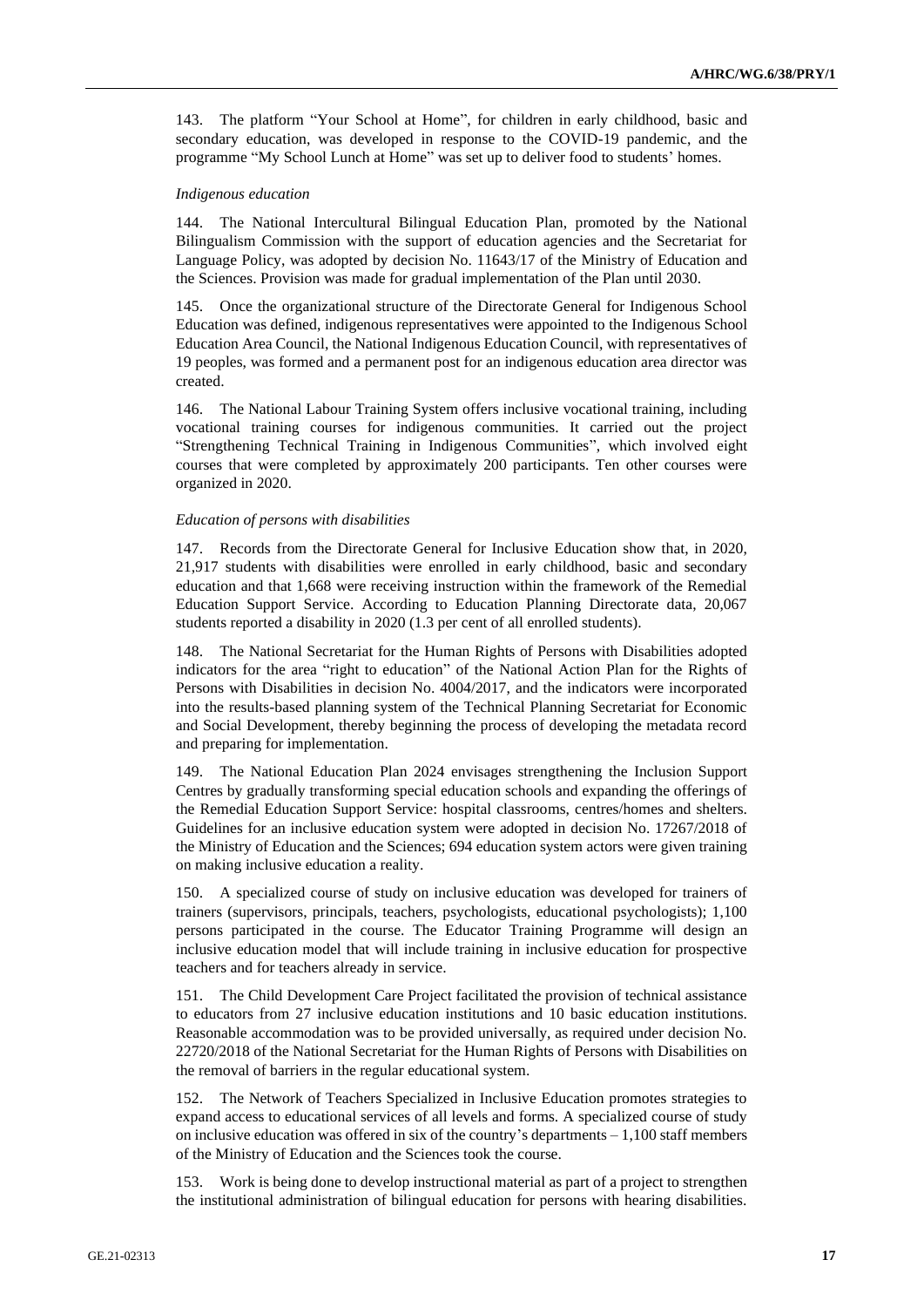Another project, on improving learning for persons with visual disabilities and those around them, facilitated the identification of children and adolescents who were not attending school.

154. A training programme on basic communication skills in Paraguayan Sign Language, drawing 67 educators and technicians from Central Department and the Capital District, was organized, and the first Paraguayan videobooks in inclusive format were launched: two books of stories and one book with educational material.

155. The National University of Asunción has set up a project to provide assistance to persons with disabilities with a view to creating an inclusive educational environment, responding to the needs of university students with disabilities, helping them develop their abilities and encouraging their admission to and ongoing attendance.

156. Since 2016, the National Labour Training System has provided courses to more than 3,000 people nationwide as part of the Opportunities for Effective Inclusion Project, and since 2018 it has offered specialty courses in basic Sign Language.

157. The National Secretariat for the Human Rights of Persons with Disabilities holds awareness-raising and sensitization workshops on inclusive and accessible university education for the university community. In 2019, training sessions, at which 3,851 participants learned about means of providing high-quality, equitable and relevant support to persons with disabilities, were held at 27 public and private universities.

# **D. Rights of specific persons or groups**

# **1. Women**<sup>135</sup>

#### *Empowerment: rural women*

158. Stand-alone thematic area four of the fourth National Equality Plan (2018–2024) informs economic empowerment efforts driven by shared responsibility, employment, financing and entrepreneurship, while prioritizing rural women, indigenous women, girls and adolescents.

159. The module for the economic advancement of women, which is coordinated by the Ministry of Labour, Employment and Social Security at the Ciudad Mujer (women's city) Centre Ñande Kerayvoty Renda<sup>136</sup> and Ciudad Mujer Mobile,<sup>137</sup> facilitates the development of empowerment, skills-building and productive entrepreneurship strategies. In 2020, 44,755 women were provided services by Ciudad Mujer at the Centre itself, and 30,666 services were provided via the mobile mode to 10,856 women in 12 of the country's departments and 44 of its districts.

160. Equality is the cross-cutting theme of the National Development Plan, the Social Protection System and "Jajapo Paraguay", the National Poverty Reduction Plan. Tekoporã, Tenonderã and Tekoha continue to promote the empowerment of women heads of household, who account for 75 per cent of the participants in these three programmes.

161. The strategy Employ Equality contributes to the autonomy and economic empowerment of women. The Ministry of Labour established the Entrepreneurship Training Centre, which offers training, formalization and connections to sources of financing for new businesses with a view to creating a favourable environment for the business plans of young Paraguayan women.

162. The Project for the Integration into the Workforce of Women Entrepreneurs (2016– 2018) involved the establishment of revolving funds and training in entrepreneurship and income-generating projects. Women were given incentives to run for office in the 2021 municipal elections. Fairs, training sessions and competitions were held to encourage the use of information and communication technology and women's entrepreneurship – a digital literacy programme was also promoted.

163. In 2020, the inter-agency group behind the development of a national care policy, coordinated by the Ministry for Women, adopted the framework document <sup>138</sup> for a preliminary bill and plan of action for the definition of this policy.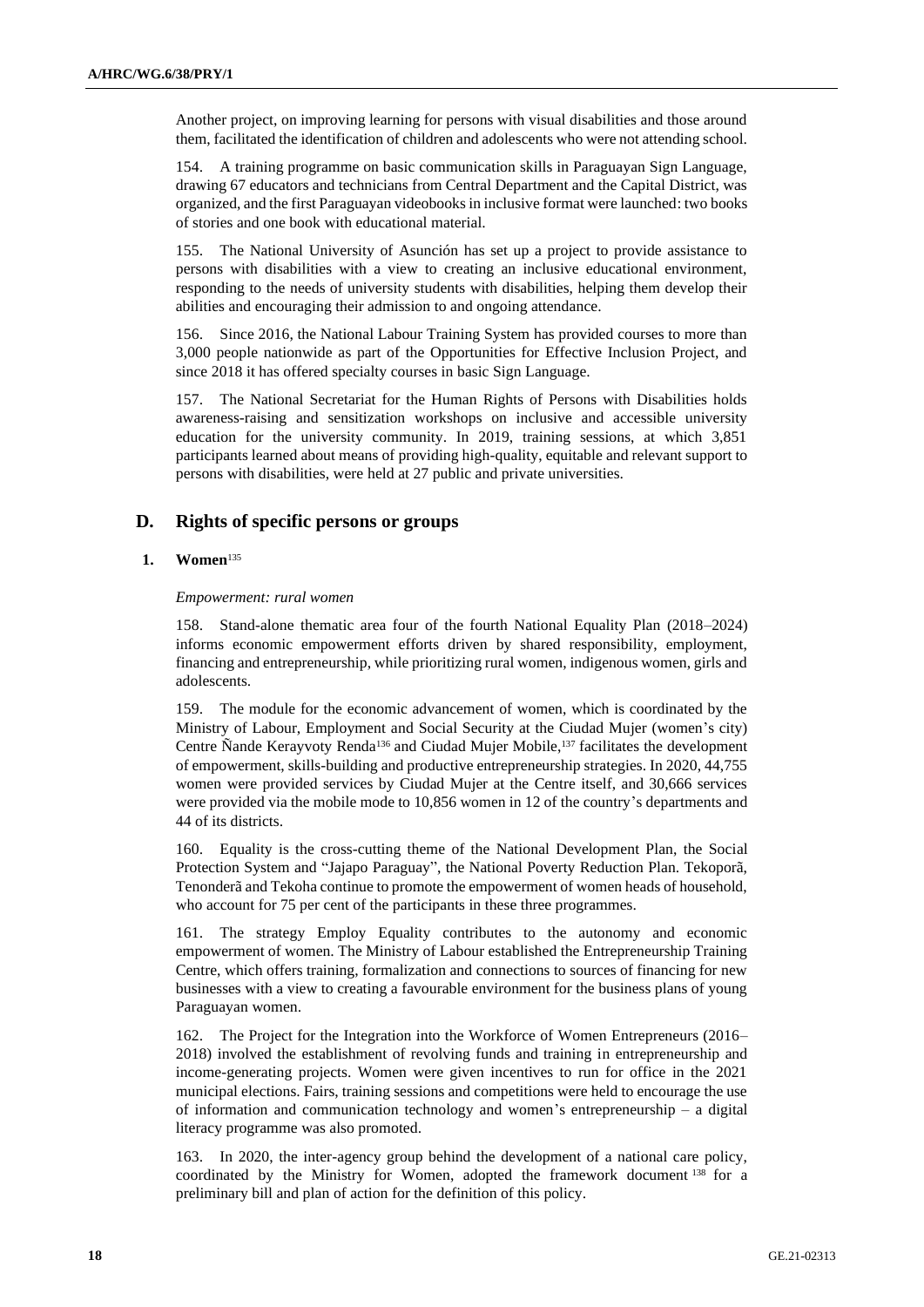164. With the support of Good Neighbours International, the Ministry for Children and Adolescents offers training to community members to improve their job skills as a tool for empowerment and the reintegration of adolescent participants in the Comprehensive Programme for Children and Adolescents Living on the Streets.

165. The Embrace (Abrazo) Programme and Fundación Capital have deployed a strategy to give a boost to women's income and empowerment through training, business improvement, the establishment of groups of savers and alliances with strategic public and private actors. In 2020, with 256 mothers participating in the Abrazo Programme, 16 groups of savers were set up in centres in Asunción and the departments Central, Cordillera and Misiones.

166. Decree No. 3678/2020<sup>139</sup> contained the implementing regulations for Act No. 5446/15 on Public Policies for Rural Women, the fifth implementation report on which is available online.<sup>140</sup> The country's lawmakers are considering a bill that would require equal pay for men and women in both the public and the private sectors.<sup>141</sup>

#### *Violence against women*

167. Act No. 5777/16 on the Comprehensive Protection of Women from All Forms of Violence was adopted.<sup>142</sup> The Act provides for prevention, care, protection, punishment and comprehensive reparation in the public and private spheres, covers various forms of violence – sexual, physical, psychological, remote, economic, political and workplace violence – and establishes penalties of 10 to 30 years' imprisonment for femicide. The regulations implementing the Act were adopted under Decree No. 6973/2017.

168. The second National Plan to Combat Violence against Women (2015–2020)<sup>143</sup> was adopted by Decree No. 5140/16, which also established the Inter-Agency Board for the Prevention of Violence against Women. Eighteen agencies from the three branches of government, as well as civil society organizations, are represented on the Board; it is coordinated by the Ministry for Women, which is the advisory body for implementation of Act No. 5777/2016. The implementing regulations were adopted in 2019.

169. The Women's Support Service <sup>144</sup> provides comprehensive care, information and counselling to women in situations of domestic, sexual, physical, economic and psychological violence in the regional women's centres<sup>145</sup> and at the Ciudad Mujer Centre Ñande Kerayvoty Renda. The provision of these support services for a life from violence is coordinated by the Ministry for Women.

170. The National Houses of Justice Programme provides free legal advice. An office in Asunción provides advice and legal representation as a result of an agreement between the Ministry of Justice and American University (Paraguay).

171. In 2016, the Civil Service Secretariat adopted a protocol for intervention and guidelines for responses to discrimination and harassment in the workplace (decision No. 516). In 2018, the Secretariat drafted a protocol for action in cases of workplace violence and a guide to ensuring that internal rules are informed by a gender perspective and the imperatives of non-discrimination and respect (decisions No. 387 and No. 388). In 2019, it set up a permanent commission of inquiry and an office for confidential advice in respect of workplace violence.

172. In 2019, the Ministry of Labour, Employment and Social Security created an office to respond to and prevent workplace violence and defined a procedure for responses to such violence (including physical violence, psychological violence or mobbing and sexual violence).

173. The health services follow the instructions in a handbook on comprehensive assistance to victims of domestic and gender-based violence, in which uniform procedures for such assistance and for the collection of evidence are laid out. The Mercedes Sandoval House for Women ensures care and protection by providing housing, security, psychological support, legal assistance, medical care, educational support for children and opportunities to generate income.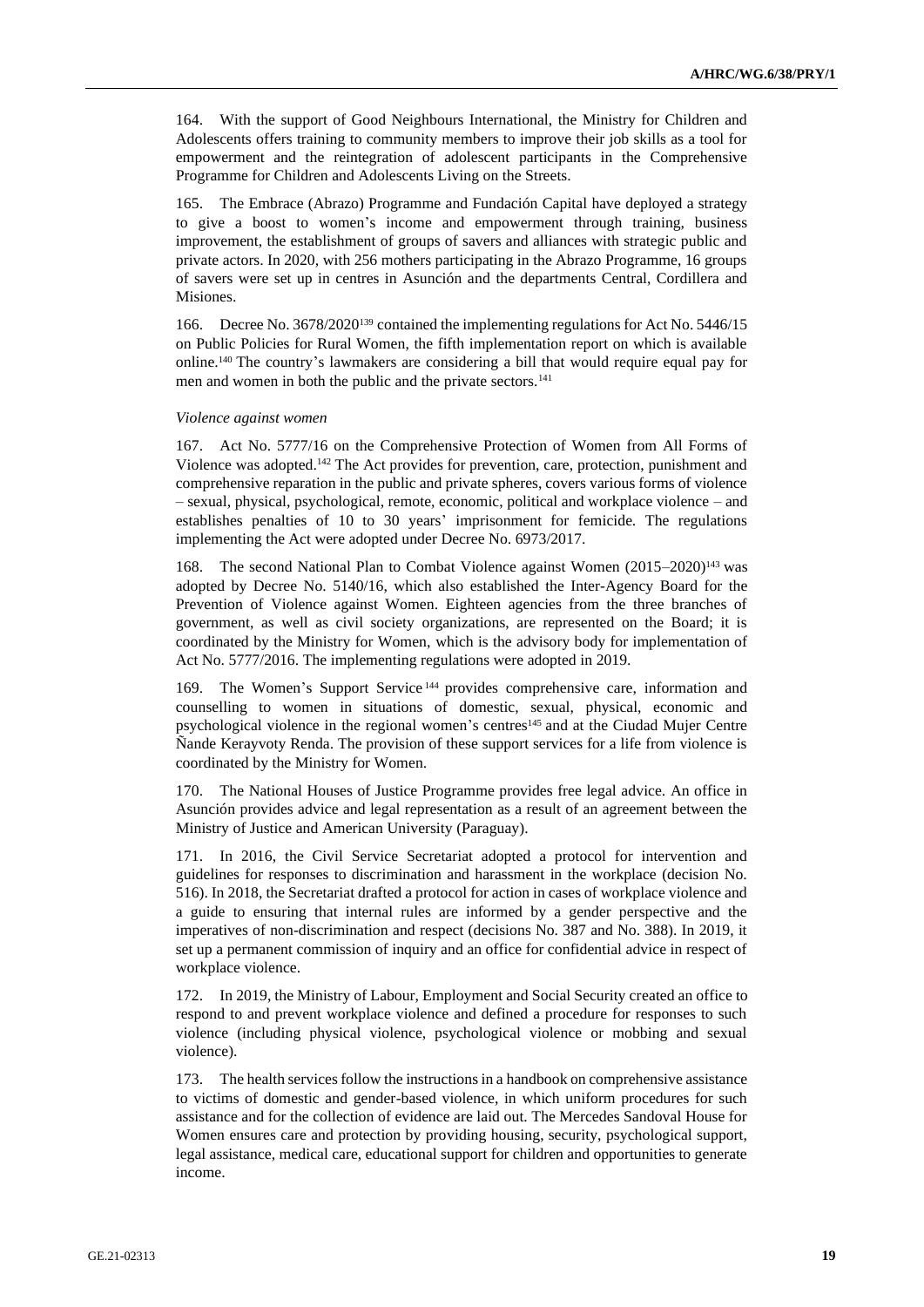174. The Ministry for Women administers the free helpline 137, an operating system designed to provide security for women victims of violence that has nationwide coverage and is available 24 hours a day. Since 2019, the Observatory on Women's Right to a Life Free from Violence<sup>146</sup> has monitored and conducted research on violence against women with a view to designing public policies, informed by data collected in coordination with other observatories,<sup>147</sup> for the prevention and elimination of such violence.

175. The Public Prosecution Service has a specialized unit that investigates cases of domestic violence and a technical gender office that has a facility for the reception of complaints at the Centre Ciudad Mujer. The Service's General Instruction No. 9/11 provides for immediate assistance to women victims within the framework of investigations into domestic and gender-based violence.

176. The Ministry of the Interior's Comprehensive Management of Public Safety Programme contributes to the prevention of domestic violence. The Department for the Assistance of Victims of Domestic Violence was created in 2018.

177. Following a competitive examination, the Council of the Judiciary hired 16 defence lawyers specializing in matters relating to gender-based violence (2018) to work in 11 departments<sup>148</sup> and the Capital District. Public defenders receive ongoing training in this area at the Education and Training Centre for Public Defenders.

178. Since 2017, the Judicial Secretariat for Gender Issues has monitored the application of Act No. 5777/16 by courts and tribunals in order to build a database of relevant jurisprudence. It collects information on equality indicators, which are published by the Gender Observatory.<sup>149</sup> Since 2019, the Secretariat, serving as a link to the court system, has been more heavily involved in cases at the Centre Ciudad Mujer.

179. Through the Regional Programme to Combat Violence against Women in Latin America, the Supreme Court conducts analyses and provides training for magistrates and other officials of judicial districts to ensure the proper application of the Act. A memorandum of understanding was signed with United Nations Entity for Gender Equality and the Empowerment of Women in 2018. In October 2020, magistrates from magistrates' courts and employees of the Office for the Assistance of Victims of Violence – an office created pursuant to agreement No. 642/2010 and made a part of the magistrates' courts of Central Department in accordance with agreement No. 1415/2020 – began receiving training on nonworking days or outside working hours.

180. Several institutions undertook outreach and awareness-raising initiatives in connection with violence against women and the related legal framework, including by organizing campaigns,<sup>150</sup> training sessions and<sup>151</sup> publications<sup>152</sup> or by taking other steps.<sup>153</sup>

181. The Ministry for Women and the Judicial Secretariat for Gender Issues are working on a draft bill that would create courts and tribunals specializing in violence against women.

182. The project "Paraguay Protects Women, Children and Adolescents from Violence in the Context of the COVID-19 Emergency", promoted by the United Nations Development Programme, facilitated the development of protocols for the issuance of protection orders by magistrates' courts in cases of domestic violence and responses to workplace harassment, sexual harassment and mobbing in the judicial sphere.

# **2. Children and adolescents**<sup>154</sup>

183. The National Policy on Children and Adolescents 2014–2024,<sup>155</sup> a component of the National System for the Comprehensive Protection and Advancement of Children and Adolescents, is a long-term framework for the implementation of strategies through the National Action Plan (currently being updated).<sup>156</sup> There has been legislative progress, as noted in points 9, 20, 33 and 35 of section C of annex IV. The National Early Childhood Team was established, and its members chosen, pursuant to Decree No. 3938/2020.

184. The Immediate Response System<sup>157</sup> is a set of strategies providing for ongoing assistance in situations involving violations of the rights of children and adolescents. It works in coordination with a telephone helpline and is involved in outreach to street children, emergency interventions and matters including access to health services, identity and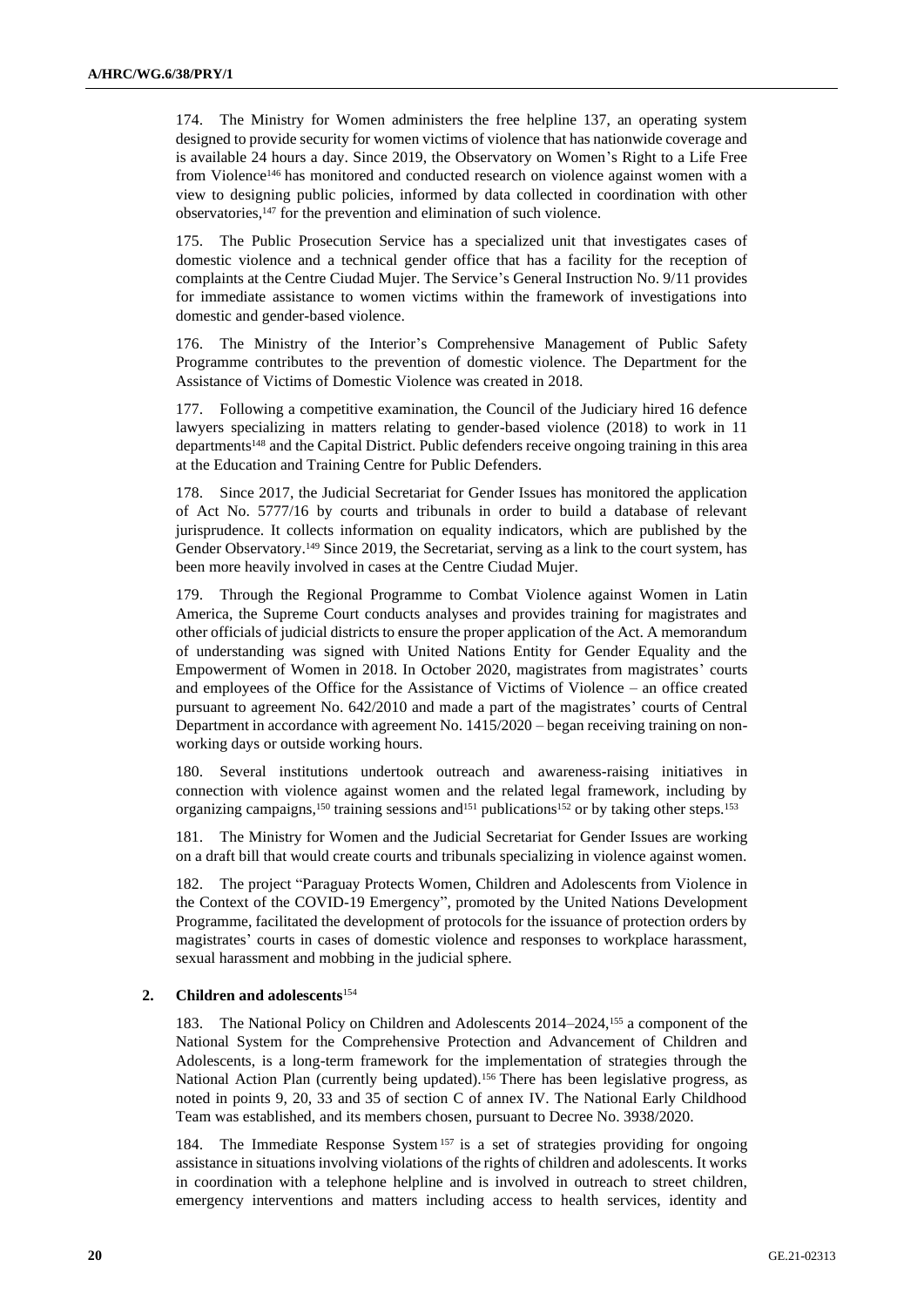education. The Comprehensive Programme for Children and Adolescents Living on the Streets<sup>158</sup> facilitates the provision of protection and shelter to such children and adolescents, including by making available a temporary protection centre and offering opportunities for learning in harmony with others.

185. The free telephone helpline 147 (also available as an application for mobile phones)<sup>159</sup> provides 24-hour assistance, specializing in psychological, social and legal guidance in cases of vulnerability and/or violations of the rights of children and adolescents. It works with the National System for the Comprehensive Protection and Advancement of Children and Adolescents, the National Police, the Municipal Advisory Service on the Rights of Children and Adolescents, the Office of the Ombudsman for Children, the juvenile justice system, the Public Prosecution Service, the Ministry of Public Health and Social Welfare, the Ministry for Women, the Ministry of Education and the Sciences and other institutions.

#### *Birth registration*

186. Joint efforts by the Vice-President's Office, the Ministry of Public Health, the Ministry of the Interior and the Directorate General of the Civil Registry led to the launch, within the framework of the "Right to an Identity" National Plan, of the campaign "Everyone Is Someone", organized to ensure that every birth is registered and every child obtains an identity card at birth.

187. The "Right to an Identity" National Plan ensures that children and adolescents, with the assistance of teams that travel to rural areas, are given free access to identity documents. In health facilities, registration services are always available at registry offices set up to lower rates of non-registration.

188. Documentation workshops are held in indigenous communities. The National Institute of Indigenous Affairs has a number of registry offices. Procedures for immediate access to an identity were developed as part of the work of the National Early Childhood Team. Ongoing mass registration campaigns are organized within the framework of the Directorate General of the Civil Registry's Timely Registration Programme.

## *Violence against and sexual exploitation of children and adolescents*

189. Under article 223 of the Criminal Code, trafficking in minors is made a punishable offence, and exposing them to the risk of sexual or labour exploitation is an aggravating circumstance. Trafficking in persons, including for purposes of sexual exploitation, is a crime pursuant to Act No. 4788/12, which also provides for the relevant penalties.

190. The Programme for the Comprehensive Care of Child and Adolescent Victims of Trafficking and Sexual Exploitation ensures the provision of psychological, legal and social support to children and adolescents with a view to helping them return to their families and sponsors outreach and prevention activities. The Rosa Virginia home for child and adolescent victims of trafficking and sexual exploitation has been operating since 2015. In 2019, the Ministry for Children and Adolescents entered into an agreement with the government of Central Department to set up centres for the protection and comprehensive care of child and adolescent victims.

191. The National Policy on Children and Adolescents 2014–2024 provided the framework for the Plan for the Prevention and Eradication of the Sexual Exploitation of Children and Adolescents 2012–2017, the Abrazo Programme,<sup>160</sup> the project Building Bridges to Combat Commercial Sexual Exploitation and Trafficking of Children and Adolescents, the Arapoty Project, on developing the strength to combat trafficking in children and adolescents, and other initiatives.

192. The National Secretariat for Tourism is the driving force behind awareness-raising campaigns for the prevention and reporting of the sexual exploitation of children and adolescents in the context of tourism (annex XI).

193. Annex XII consists of information on initiatives to prevent and combat violence against and the sexual exploitation of children and adolescents. Annex XIII presents legislative developments in addition to the laws described in annex IV (items 3, 5 and 36 of section C).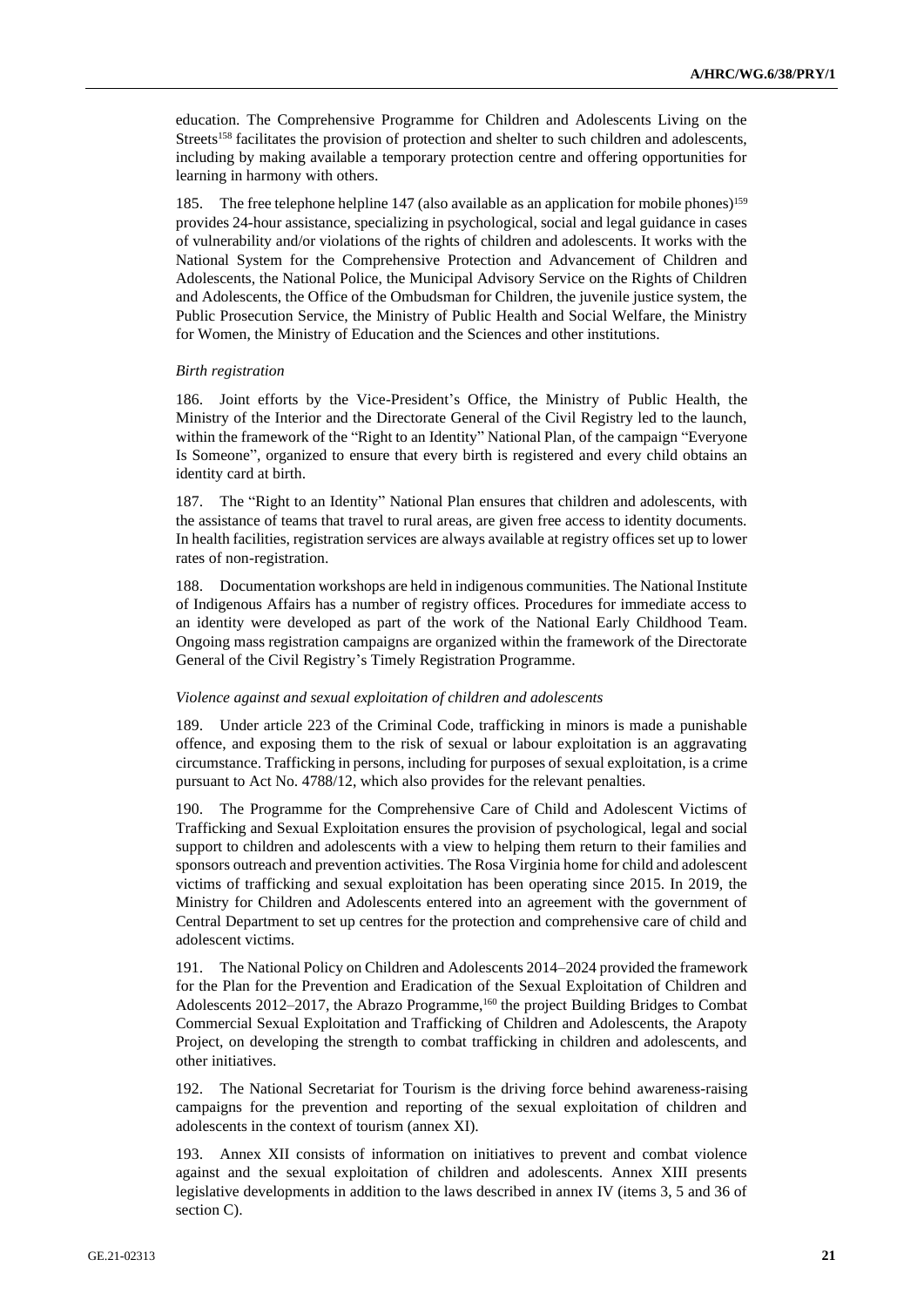194. Special mention should be made of Act No. 5659/16 on the Promotion of Good Treatment, Positive Child-Rearing and the Protection of Children and Adolescents from Physical Punishment or Any Type of Violence as a Method of Correction of Discipline and Act No. 6202/18, under which rules for the prevention of sexual violence and for the comprehensive care of sexually abused children and adolescents were adopted.

## *Child labour*

195. Paraguay is continuing to work on eradicating dangerous child labour and unpaid domestic child labour (*criadazgo*). The work has included the following specific developments:

- National Strategy for the Eradication of Child Labour and the Protection of Adolescent Labour 2019–2024<sup>161</sup>
- A protocol on unpaid child domestic labour that serves as an update to the guide to inter-agency intervention for workers under 18
- A bill, introduced by the National Commission for the Eradication of Child Labour, that would make dangerous child labour and unpaid domestic child labour illegal<sup>162</sup>
- Awareness-raising workshops to promote rejection of child labour, including unpaid domestic labour, and respect for children's rights
- A publication on access to community-level justice in connection with child labour, its worst forms in particular, including dangerous work; the publication has a focus on indigenous peoples and is meant for magistrates from magistrates' courts
- Project Paraguay Okakuaa,<sup>163</sup> financed by the United States Department of Labour

## **3. Persons with disabilities**<sup>164</sup>

196. In addition to the information related to access to justice, the fight against poverty, inclusive education and the right to vote of persons with disabilities, included in the respective sections, mention should be made of the adoption in 2015 of the National Action Plan for the Rights of Persons with Disabilities,<sup>165</sup> for which there are indicators that were developed in strategic coordination with cooperating agencies and 26 State institutions.

197. The member organizations of the National Commission on the Rights of Persons with Disabilities began work, with the assistance of OHCHR, on a preliminary bill that would establish the independent mechanism required under article 33 of the Convention on the Rights of Persons with Disabilities. Paraguay will take this challenge on with a great sense of responsibility.

# **4. Minorities and indigenous peoples**<sup>166</sup>

198. In addition to the information provided in the sections on equality and nondiscrimination, access to justice, political participation and access to health and education for indigenous peoples, it should be noted that, as a result of consultation processes with indigenous organizations and leaders throughout the country, the participatory development of the Indigenous Peoples National Plan,<sup>167</sup> which covers a number of thematic areas that, by common agreement, are considered essential, is in its final phase.

199. The protocol in respect of consultation with and the free, prior and informed consent of indigenous peoples, drawn up by representatives of indigenous organizations and State institutions, was adopted pursuant to Decree No. 1039/18.<sup>168</sup> A cross-sectoral approach to putting the protocol into practice, involving the National Institute of Indigenous Affairs, other State agencies, indigenous organizations and civil society organizations, is under development.

200. Acts No. 6286/2019 on the Defence, Restoration and Promotion of Family Farming, and No. 6319/19, whereby the indigenous communities of Paraguay were declared to be in a state of emergency, were adopted.

201. The bill that would establish a ministry for indigenous peoples is still under consideration;<sup>169</sup> stakeholders, including indigenous peoples, are involved in the process.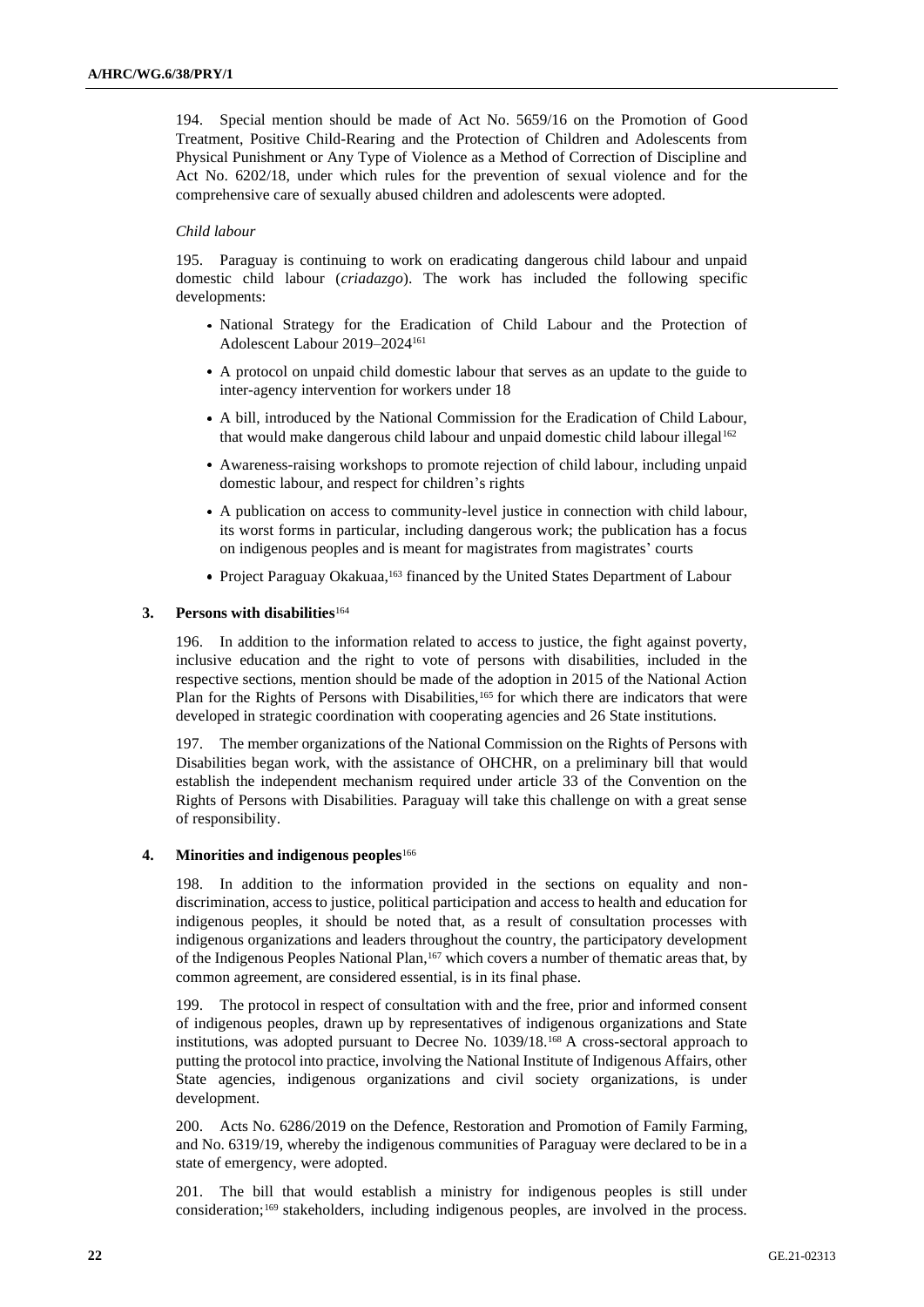Stakeholders are likewise involved in the preparation of the bill that would create a national land registry system and a directorate general of public records<sup>170</sup> and the bill that would preserve indigenous lands.<sup>171</sup> The latter two bills are currently being studied by the country's lawmakers.

202. The platform Indigenous Lands,<sup>172</sup> sponsored and administered by the Federation for the Self-Determination of Indigenous Peoples, is a collaborative space for joint projects, with the contribution of indigenous organizations, non-governmental organizations advocating for indigenous peoples, local and international environmentalists, the National Institute of Indigenous Affairs, the Directorate General for Statistics, Surveys and Censuses and the National Land Registry Service.

203. The Ministry of the Interior follows a protocol for processes that affect indigenous communities to ensure that their culture and way of life are respected and to put in place safeguards against the excessive use of force. The domestic legal framework guarantees mechanisms for reporting, investigation and punishment in the event of violations allegedly committed by the police or other security forces.

204. The Inter-Agency Commission for the Enforcement of International Judgments is taking steps to comply with the Inter-American Court of Human Rights' rulings in favour of indigenous communities, while remaining in constant contact with those communities' legal and de facto representatives.

205. The State continues with the legal proceedings necessary to transfer ownership of 14,404 expropriated hectares to the Sawhoyamaxa community, which is already in possession of the land. In 2016, 1,500 hectares were transferred to the Xákmok Kásek indigenous community, and 7,701 hectares – payment for which was settled in 2017 – are in the process of being transferred. The expropriation of the corridor necessary for road access  $-$  construction of the road is nearly complete  $-$  to the 11,312 hectares acquired by the community Yakye Axa was carried out (Acts No. 6465/19 and No. 6607/20).

206. Plans were made to make payments in three instalments (2019, 2020 and 2021) to the development funds ordered by the Inter-American Court in its judgments, and implementation committees were established. The first payment was made in May/June 2019 and the second between October and December 2020. Funds are set aside for the third payment in the 2021 national budget.

207. In February 2019, the construction of 140 housing units in the Sawhoyamaxa community was completed. In Xákmok Kásek, a hundred houses are nearly finished. Once the families of Yakye Axa have been fully relocated to the land they have acquired, it will be possible to begin building housing.

208. The Ministry of Public Health took measures to provide medical assistance to three communities (decisions No. 394, No. 404 and No. 406 of 2018). They receive basic medical care from a family health team based in Concepción and made up of a doctor and nursing staff (licensed nurses and nurse assistants) who work in coordination with indigenous health promoters from the communities. The construction of a family health unit in Nepoxen, adjacent to Xákmok Kásek, is nearly complete. The three communities receive monthly food packs from the National Emergency Secretariat.

209. The Sawhoyamaxa community has three primary schools, one each in the villages Centro, 16 de Agosto and Santa Elisa, while the Xákmok Kásek community has one. All of them receive bilingual textbooks, school supplies, school meals and support on site from the Office of the Education Supervisor and the Directorate General for Indigenous School Education. The establishment of a school on Yakye Axa land is contingent on the completion of the all-weather road.

#### **5. Migrants and stateless persons**<sup>173</sup>

210. Act No. 6149/18 provides for the identification, protection, assistance and facilitation of the naturalization of stateless persons who are not refugees. A new national migration policy, in which the principles of international law and human rights are taken into account, was adopted pursuant to Decree No. 4483/2015.174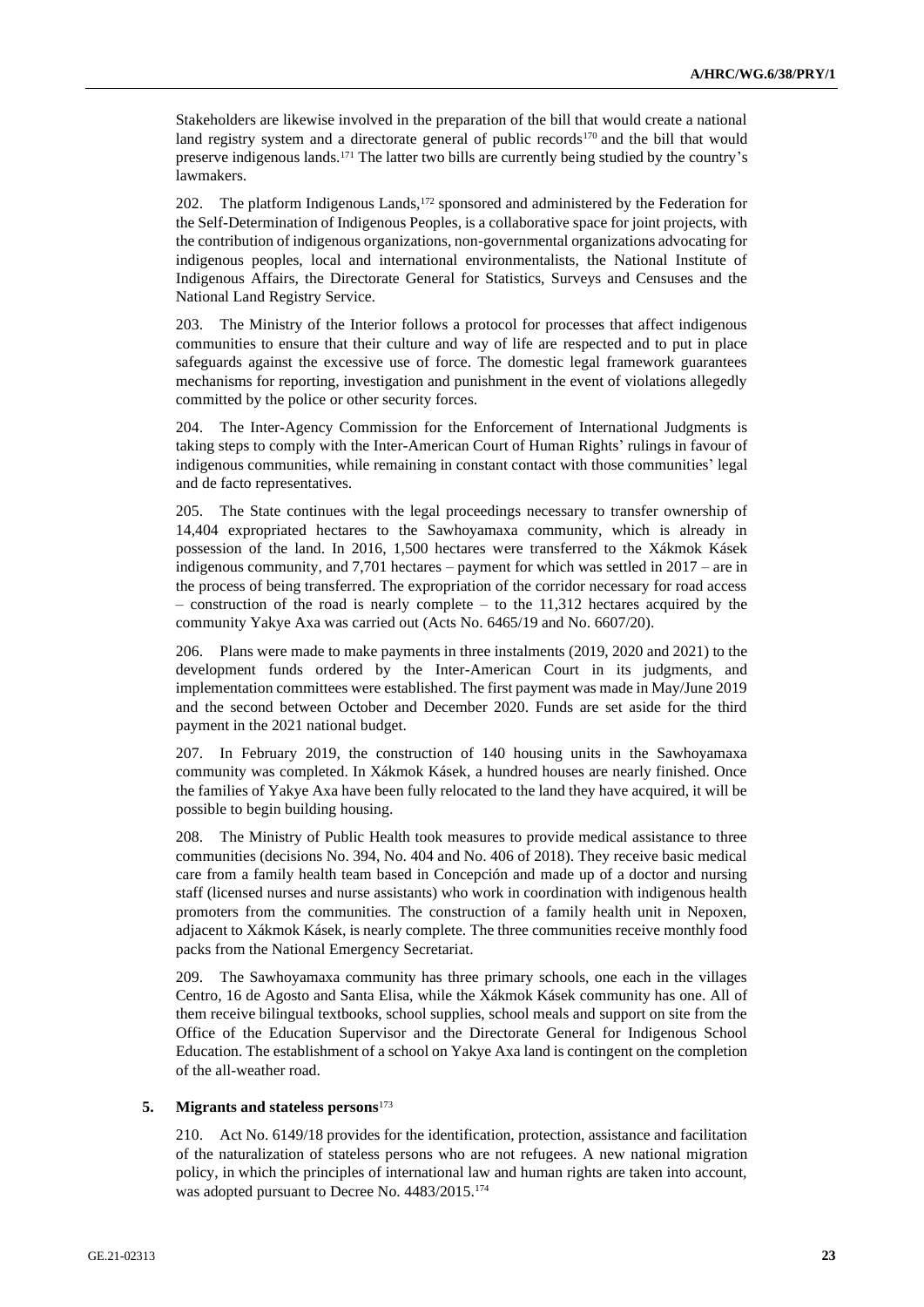# **IV. Fulfilment of voluntary undertakings**

211. The follow-up information provided shows that Paraguay has fulfilled the voluntary pledges listed in bullet points 2, 4, 5, 6, 7, 9, 11 and 12 in the relevant section of its national report for the second cycle.

# **V. Challenges**

212. Paraguay takes seriously its commitment to continue making its best efforts to follow up on and give effect to all pending recommendations, including those identified as challenges in this document, thereby confirming the importance it attaches to the recommendations of the international human rights protection system and the openness and transparency with which it participates in the universal periodic review.

## *Notes*

- <sup>1</sup> Recomendación 102.35 totalmente implementada.
- <sup>2</sup> Acceder al SIMORE Plus en: https://www.mre.gov.py/simoreplus/.
- <sup>3</sup> Recomendaciones 102.28; 102.29; 102.30; 102.34 totalmente implementadas.
- <sup>4</sup> Consultar instrumentos ratificados en:
- https://tbinternet.ohchr.org/\_layouts/15/TreatyBodyExternal/Treaty.aspx?CountryID=135&Lang=SP.
- <sup>5</sup> Consultar instrumentos ratificados en: http://www.oas.org/es/cidh/mandato/documentos\_basicos.asp.
- <sup>6</sup> Recomendaciones 102.2; 102.5; 102.6; 102.7; 102.8 totalmente implementadas.
- <sup>7</sup> Consultar Reglamento RDDHHPE en: https://www.derechoshumanos.gov.py/application/files/4614/7309/9770/Reglamento\_Red.pdf.
- 8 II Plan de Acción RDDHHPE disponible en: https://www.derechoshumanos.gov.py/application/files/2614/8284/9140/II\_Plan\_de\_Accion\_de\_la\_R ed\_de\_DDHH\_del\_Poder\_Ejecutivo.pdf.
- <sup>9</sup> Transformación de las desigualdades estructurales para el goce de los derechos humanos; Educación y cultura en derechos humanos, Estado social de derecho; y Seguridad humana.
- <sup>10</sup> Consultar Tablero de Control en: https://spr.stp.gov.py/tablero/public/geografico4.jsp.
- <sup>11</sup> Reducción de la pobreza y desarrollo social; Crecimiento económico inclusivo; e Inserción del Paraguay en el mundo.
- <sup>12</sup> Gestión pública eficiente y transparente; ordenamiento y desarrollo territorial; y sostenibilidad ambiental.
- <sup>13</sup> Consultar guía práctica sobre NMIRF en:

https://www.ohchr.org/Documents/Publications/HR\_PUB\_16\_1\_NMRF\_PracticalGuide.pdf. <sup>14</sup> Programa de Cooperación Técnica SIMORE Paraguay ejecutado en Chile, Uruguay, Guatemala,

- Honduras, República Dominicana, Argentina, Costa Rica y con la CIDH.
- <sup>15</sup> Recomendaciones totalmente implementadas: 102.16; 102.17; 102.19; 102.23; parcialmente implementadas: 102.14; 102.15; 102.18; 102.20; 102.21; 102.22; 102.24.
- <sup>16</sup> Recomendaciones totalmente implementadas: 102.31; 102.50; 102.75; 102.123; parcialmente implementadas: 102.33; 102.43; 102.44; 102.49; 102.51; 102.57; 102.58; 102.82; 102.155; pendientes de implementación: 102.3; 102.4; 102.36; 102.37; 102.38; 102.39; 102.40; 102.41; 102.42; 102.45; 102.52; 102.53; 102.54; 102.55; 102.56.
- <sup>17</sup> Proyecto de Ley "CONTRA TODA FORMA DE DISCRIMINACIÓN", presentado el 23/11/2015 (Expediente S-157013- http://silpy.congreso.gov.py/expediente/106146) y Proyecto de Ley "QUE ESTABLECE MECANISMOS PARA GARANTIZAR LA IGUALDAD DE DERECHOS DE TODOS LOS HABITANTES DE LA REPUBLICA", presentado el 5/11/2015 (Expediente S-156997- http://silpy.congreso.gov.py/expediente/106088).
- <sup>18</sup> PND 2030; Política Nacional de Salud 2015-2030; Plan Nacional de Educación 2024; Proyecto de "Que modifica el art. 9 del Código del Trabajo" (Expediente D-1847972, ingresado el 16/08/2018); Plan Nacional de Reducción de la Pobreza; Acordada N.° 633/10 que aprueba las "100 Reglas de Brasilia"; Política Nacional de Niñez y Adolescencia 2014-2024; IV Plan Nacional de Igualdad 2018- 2024; proceso de construcción del Plan Nacional de Políticas Públicas para Pueblos Indígenas; Política Migratoria Nacional; Plan de Acción Nacional por los Derechos de Personas con Discapacidad 2015-2030, entre otros.
- <sup>19</sup> IV PlaNI disponible en: http://www.mujer.gov.py/application/files/6515/4583/7140/DECRETO936\_plan\_de\_igualdad.pdf.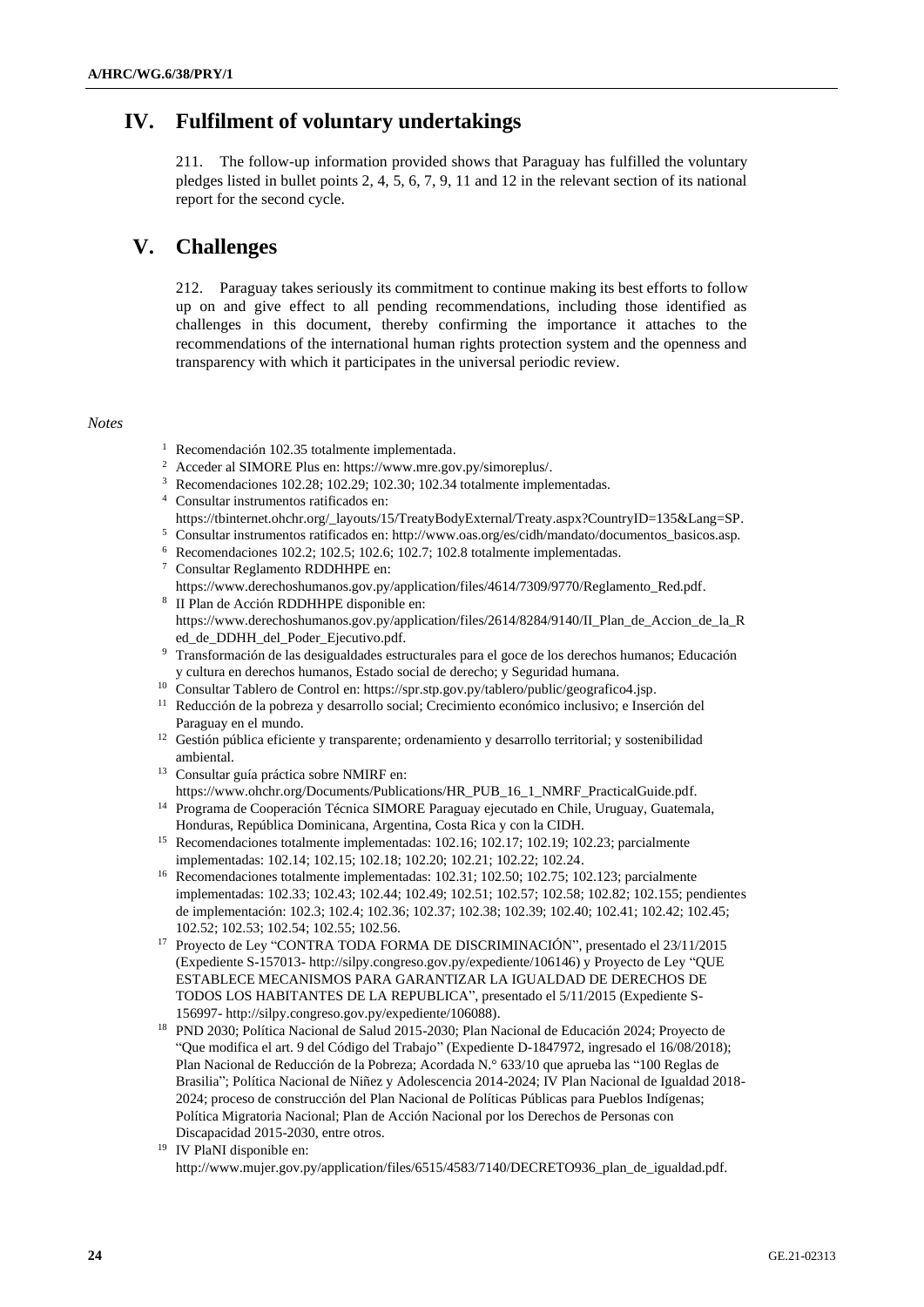- <sup>20</sup> No discriminación; Empoderamiento para la toma de decisiones; Autonomía física; Empoderamiento económico; y Acceso a la Justicia.
- <sup>21</sup> Igualdad entre el hombre y la mujer; Enfoque de derechos humanos; Eliminación de estereotipos discriminatorios; y Enfoque intercultural y bilingüe.
- <sup>22</sup> Expediente S-181421 disponible en: http://silpy.congreso.gov.py/expediente/112227.
- <sup>23</sup> Recomendación 102.186 totalmente implementada.
- <sup>24</sup> Consultar marco legal en: http://www.mades.gov.py/leyes/.
- <sup>25</sup> Consultar plataforma SIAM en: https://apps.mades.gov.py/siam/portal.
- <sup>26</sup> Recomendaciones totalmente implementadas: 102.12; 102.99; 102.100; 102.102; 102.103; 102.104; 102.142; parcialmente implementada: 102.101.
- <sup>27</sup> Integrada por MRE, MP, CSJ, MDI, MJ, MEC, MSPyBS, MIC, MINMUJER, MINNA, Secretaría de Desarrollo para Repatriados y Refugiados Connacionales, SENATUR, MDS, Dirección General de Estadísticas, Encuestas y Censos (actual Instituto Nacional de Estadísticas), Dirección General de Migraciones, Itaipú y Yacyretá.
- <sup>28</sup> Manual de procedimientos operativos disponible en: https://tbinternet.ohchr.org/Treaties/CMW/Shared%20Documents/PRY/INT\_CMW\_ADR\_PRY\_397 44\_S.pdf.
- <sup>29</sup> Protocolo de Certificación disponible en: https://tbinternet.ohchr.org/Treaties/CMW/Shared%20Documents/PRY/INT\_CMW\_ADR\_PRY\_397 45\_S.pdf.
- <sup>30</sup> Protocolo de Asistencia y derivaciones disponible en: https://tbinternet.ohchr.org/Treaties/CMW/Shared%20Documents/PRY/INT\_CMW\_ADR\_PRY\_397 46\_S.pdf.
- <sup>31</sup> Protocolo de Registro disponible en: https://tbinternet.ohchr.org/Treaties/CMW/Shared%20Documents/PRY/INT\_CMW\_ADR\_PRY\_397 47\_S.pdf.
- <sup>32</sup> Protocolo de Evaluación de Riesgos disponible en: https://tbinternet.ohchr.org/Treaties/CMW/Shared%20Documents/PRY/INT\_CMW\_ADR\_PRY\_397 48\_S.pdf.
- <sup>33</sup> Manual de Reinserción disponible en: https://tbinternet.ohchr.org/Treaties/CMW/Shared%20Documents/PRY/INT\_CMW\_ADR\_PRY\_397 49\_S.pdf.
- <sup>34</sup> La Ley 4788/12 considera punibles los actos de captar, transportar, trasladar, acoger o recibir personas con el propósito de someterla/s a explotación sexual, servidumbre, matrimonio servil, trabajo o servicio forzado, esclavitud o cualquier práctica análoga (art. 5).
- <sup>35</sup> Portal de denuncias accesible en: http://denuncias.ministeriopublico.gov.py/.
- <sup>36</sup> Plan Nacional contra la Trata disponible en:
	- https://www.presidencia.gov.py/archivos/documentos/DECRETO4473\_gl0myec9.PDF.
- <sup>37</sup> Recomendaciones parcialmente implementadas: 102.115; 102.116; 102.117; 102.119; 102.124; 102.125; 102.126; 102.127; 102.128; 102.129; 102.130; 102.131; 102.132; 102.133;102.134; 102.135.
- <sup>38</sup> Foro de Periodistas Paraguayos (FOPEP); Sindicato de Periodistas del Paraguay (SPP); Asociación de Reporteros Gráficos del Paraguay (ARGP).
- <sup>39</sup> Expediente D-1642344 accesible en: http://silpy.congreso.gov.py/expediente/108113.
- <sup>40</sup> Recomendaciones totalmente implementadas: 102.64; 102.65; 102.105; 102.106; 102.107; 102.108; 102.109; 102.110; 102.111; 102.112; 102.113; 102.121; 102.122; parcialmente implementadas: 102.9; 102.114; 102.119; 102.120.
- <sup>41</sup> Plan estratégico del PJ disponible en: https://www.pj.gov.py/descargas/ID1- 298\_libro\_plan\_estrategico\_csj\_2016\_2020.pdf.
- <sup>42</sup> Consultar resumen de solicitudes de información pública en: https://www.pj.gov.py/contenido/1298 acceso-a-la-informacion-publica-y-transparencia-gubernamental/1346.
- <sup>43</sup> Política de Acceso a la Justicia para Personas mayores y PcD disponible en: https://www.pj.gov.py/descargas/ID4-444\_acordada\_1024\_15.pdf.
- <sup>44</sup> Protocolo de Justicia Intercultural disponible en: https://www.pj.gov.py/descargas/ID1- 691 protocolo de actuacion justicia intercultural.pdf.
- <sup>45</sup> Protocolo de atención a PcD disponible en: https://www.derechoshumanos.gov.py/application/files/5614/7428/9753/Protocolo\_Final.pdf.
- <sup>46</sup> Más información sobre el Programa de Facilitadores Judiciales en: https://www.pj.gov.py/contenido/149-facilitadores-judiciales/149.
- <sup>47</sup> Reglas Mínimas de las Naciones Unidas para el Tratamiento de Reclusos (Reglas de Mandela); Reglas de las Naciones Unidas para la Protección de los Menores Privados de Libertad; Reglas de las Naciones Unidas para el Tratamiento de las Reclusas y Medidas No Privativas de la Libertad para las Mujeres Delincuentes (Reglas de Bangkok), entre otros.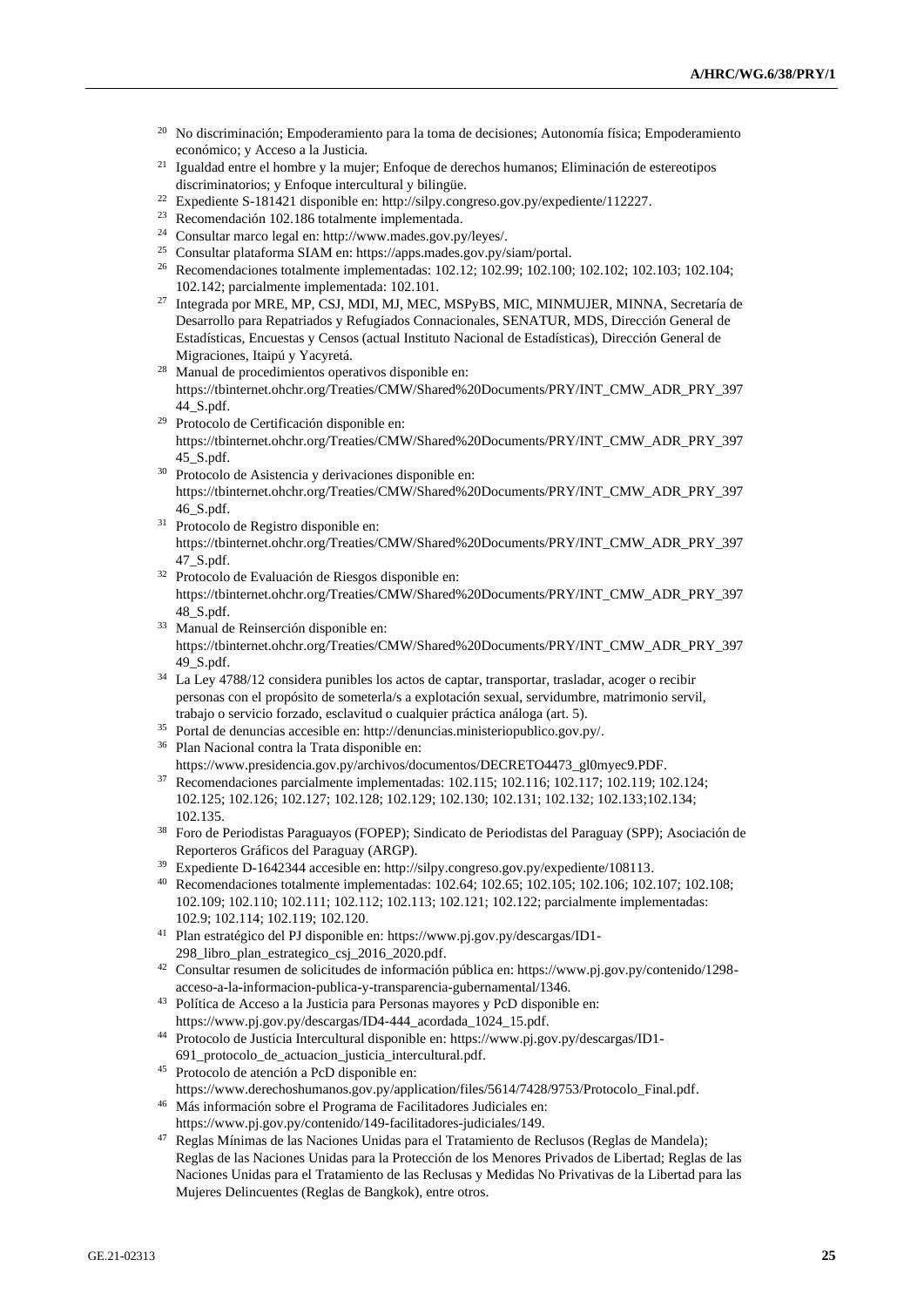- Protocolo para personas mayores: https://www.derechoshumanos.gov.py/application/files/5014/7429/5293/Protocolo\_a\_Adultos\_mayor es.pdf;
	- Protocolo para personas trans:

https://www.derechoshumanos.gov.py/application/files/8014/7429/5364/Protocolo\_a\_trans.pdf; Protocolo para personas indígenas:

https://www.derechoshumanos.gov.py/application/files/3515/3554/5255/Protocolo\_Indigena.PDF;

Protocolo para personas con discapacidad:

https://www.derechoshumanos.gov.py/application/files/9314/7429/5510/Protocolo\_de\_discapacidad.p df;

Protocolo para personas extranjeras:

https://www.derechoshumanos.gov.py/application/files/7514/7429/5324/Protocolo\_a\_personas\_extra ngeras.pdf.

- <sup>49</sup> Plan de Reforma Penitenciaria disponible en: http://www.ministeriodejusticia.gov.py/application/files/2415/0065/2624/PLAN\_DE\_REFORMA\_P ENITENCIARIA.pdf.
- <sup>50</sup> Eje I Marco Normativo y la Situación procesal; Eje II Infraestructura y Necesidades Básicas; Eje III – Servicio Penitenciario; Eje IV – Reinserción Social.
- <sup>51</sup> Penitenciarías Regionales de San Pedro, Concepción, Pedro Juan Caballero, Misiones Encarnación.
- <sup>52</sup> Penitenciaría Nacional de Tacumbú, Penitenciaria Padre Antonio de la Vega, Penitenciarías Regionales de Pedro Juan Caballero, Misiones, Encarnación, Concepción, Cnel. Oviedo, y Centro Educativo Villarrica.
- <sup>53</sup> Padre Antonio de la Vega, Nacional de Tacumbú, Unidad Penitenciaria Industrial Esperanza, Regionales de Emboscada, Ciudad del Este, Encarnación, Misiones, San Pedro, Granjas Penitenciarias Ko´ê Pyahu e Ita Porã, y los Centros Penitenciarios de Mujeres: Casa del Buen Pastor, Juana María de Lara y Serafina Dávalos.
- <sup>54</sup> Penitenciaría Nacional de Tacumbú y Centro Penitenciario de Mujeres "Casa del Buen Pastor".
- <sup>55</sup> CSJ, MP, MDP, JEM, Consejo de la Magistratura, MDI.
- <sup>56</sup> Expediente S-177505 disponible en: http://silpy.congreso.gov.py/expediente/108883.
- <sup>57</sup> Periodo 2016–2020: 3493 libertades definitivas; 28914 libertades en proceso; 1980 personas adultos mayores asistidas en el fuero penal; 6852 adolescentes asistidos en el fuero penal; 515 personas indígenas asistidas en el fuero penal.
- <sup>58</sup> Plan piloto de Justicia Restaurativa disponible en:
- http://www.mdp.gov.py/application/files/2114/5088/3347/Plan\_Piloto\_de\_Justicia\_Restaurativa.pdf. <sup>59</sup> Desaparición forzosa; Lesión corporal en el ejercicio de las funciones públicas; Coacción respecto de declaraciones; Tortura; Persecución de inocentes; Ejecución penal contra inocentes; Genocidio; Crímenes de guerra.
- <sup>60</sup> Protocolo de Estambul; Convención contra la Tortura y otros tratos o penas crueles, inhumanos o degradantes; Convención Interamericana para prevenir y sancionar la tortura; Estatuto de Roma de la Corte Penal Internacional.
- <sup>61</sup> Unidad 01: Total 726 causas. Tortura: 74, periodo 2000–2020; Unidad 02: Total 345 causas. Tortura: 46, periodo 2008–2020; Unidad 03: Total 562 causas. Tortura: 69, periodo 2000–2020.
- $62$  Proyecto de Ley "Que modifica parcialmente el artículo 1 de la Ley 4614/12, Que modifica los artículos 236 y 309 de la Ley 1160/97 "Código Penal". Expediente D-1848599 disponible en: http://silpy.congreso.gov.py/expediente/113966.
- <sup>63</sup> Protocolo de denuncias de violación de Derechos Humanos disponible en: https://www.derechoshumanos.gov.py/application/files/7014/7429/5194/Actuacion\_ante\_Denuncia\_d e\_Violacion\_de\_DDHH.pdf.
- <sup>64</sup> Protocolo de denuncias de Tortura disponible en: https://www.derechoshumanos.gov.py/application/files/6114/7429/5400/Protocolo\_de\_Denuncia\_de\_ Tortura.pdf.
- <sup>65</sup> Consultar "Derechos Humanos en línea": https://derechoshumanos.gov.py/solicitudes-denunciasquejas/.
- <sup>66</sup> Consultar Portal de denuncias Anticorrupción en: www.denuncias.gov.py.
- $^{67}$  Consultar Sistema de registro y seguimiento en: https://paneldenuncias.senac.gov.py/#/.
- <sup>68</sup> Plan Nacional de Prevención de la Corrupción disponible en: http://www.cultura.gov.py/wpcontent/uploads/2017/12/DECRETO-4900-2016.pdf.
- <sup>69</sup> Consultar Plataforma de Monitoreo de transparencia en: https://bit.ly/panel-transparencia-senacpy.
- <sup>70</sup> Plan Nacional de Integridad, Transparencia y Anticorrupción disponible en: https://nube.senac.gov.py/s/jRWRXY6nH8iKmMx#pdfviewer.
- <sup>71</sup> Transparencia, Acceso a la Información Pública y Participación Ciudadana; Desarrollo del Sistema y de la Cultura de la Integridad; Función Pública, Idoneidad y Mérito; Marco de Control en las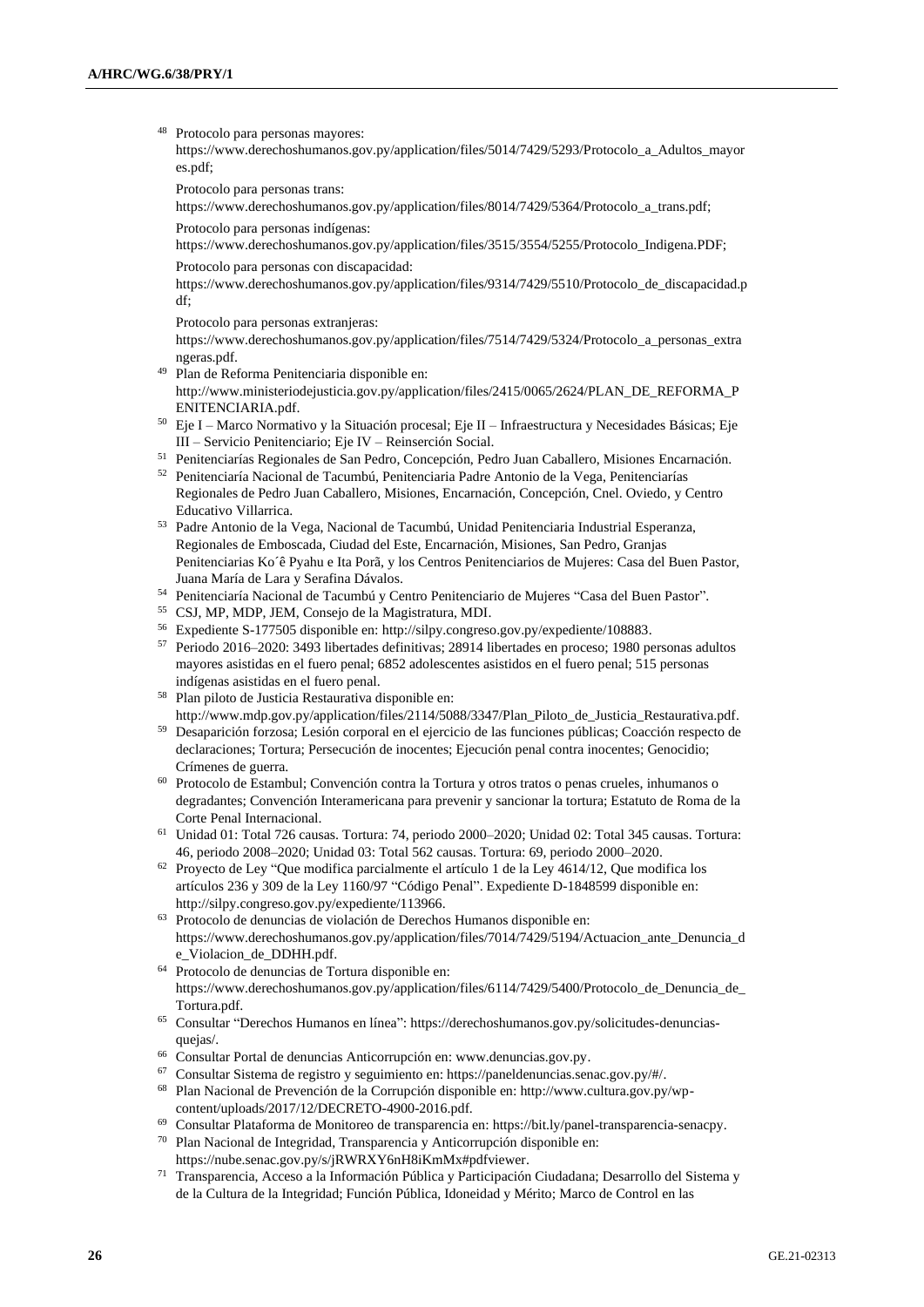Compras Públicas y en los Sistemas de Control Interno y de Riesgo; Capacidad de Investigación y Sanción del Estado frente a los Actos de Corrupción.

- <sup>72</sup> Consultar plataforma "Mapa de inversiones Paraguay Módulo COVID-19" en: https://www.rindiendocuentas.gov.py/.
- <sup>73</sup> Consultar Portal unificado de Acceso a la Información Pública en:
- https://informacionpublica.paraguay.gov.py/portal/#!/buscar\_informacion#busqueda. <sup>74</sup> José Agustín Potenza, Rafaella Filipazzi, Miguel Ángel Soler, y Cástulo Vera Báez.
- <sup>75</sup> Recomendaciones totalmente implementadas: 102.31; 102.107; 102.136; 102.137; 102.62; pendiente de implementación: 102.63; parcialmente implementada: 102.170.
- <sup>76</sup> Más información sobre Unidad de participación política disponible en: https://tsje.gov.py/unidad-departicipacion-politica.html.
- <sup>77</sup> Más información sobre Unidad de Políticas de Género disponible en: https://tsje.gov.py/unidad-depoliticas-de-genero.html.
- <sup>78</sup> Más información sobre Proyecto Impulso democrático disponible en: https://tsje.gov.py/proyectoimpulso-democratico.html.
- <sup>79</sup> Más información sobre talleres disponible en: https://tsje.gov.py/taller-de-formacion-de-joveneslideres.html.
- <sup>80</sup> Más información sobre conversatorios disponible en: https://tsje.gov.py/ciclo-de-conversatorios-- participacion-politica.html.
- <sup>81</sup> Desarrolladas en Asunción, Itapúa, Misiones, Central y Caaguazú.
- 82 Más información sobre el Proyecto Conociendo a nuestras autoridades mujeres disponible en: https://tsje.gov.py/conociendo-a-nuestras-autoridades-mujeres.html.
- 83 Más información sobre Construyendo Ciudadanía Mujer disponible en: https://tsje.gov.py/construyendo-ciudadania-mujer.html.
- <sup>84</sup> Taller "Estereotipos Culturales y Liderazgo con Perspectiva de Género"; Seminario taller "Liderazgo político con perspectiva de género"; Taller de Formación "Género y Elecciones", "Liderazgo de las mujeres de social a lo político" (conjuntamente con el MJ, en el marco del Programa Casas de Justicia).
- <sup>85</sup> Más información conversatorios y foros virtuales disponible en: https://tsje.gov.py/ciclo-deconversatorios-de-politica-de-genero-2020.html.
- <sup>86</sup> Estadísticas de Género disponible en: https://tsje.gov.py/static/ups/docs/archivos/2018/octubre/Analisis\_Elecciones\_2018.pdf.
- <sup>87</sup> Consultar Atlas de Género en: https://atlasgenero.dgeec.gov.py/.
- <sup>88</sup> 6500 certificados de nacimiento y 5524 cédulas de identidad expedidos.
- <sup>89</sup> Consultar Modalidad Voto en casa en: https://tsje.gov.py/voto-en-casa-2018.html.
- <sup>90</sup> Consultar Modalidad Voto en mesa accesible en: https://tsje.gov.py/voto-en-la-mesa-accesible-2018.html.
- <sup>91</sup> Consultar Modalidad Mesa de consulta en: https://tsje.gov.py/mesa-de-consulta-elecciones-2018.html.
- 92 Consultar Modalidad Voto preferente en: https://tsje.gov.py/voto-preferente-elecciones-2018.html.
- <sup>93</sup> Consultar Modalidad Voto asistido en: https://tsje.gov.py/voto-asistido-elecciones-2018.html.
- <sup>94</sup> Estadísticas de la Modalidad Mesa accesible disponible en:
- https://tsje.gov.py/static/galeria/contenido/2017/voto\_accesible/finales\_mesa\_accesible\_2018.pdf. <sup>95</sup> Expediente D-1430580 disponible en: http://silpy.congreso.gov.py/expediente/102896.
- <sup>96</sup> Respeto al ordenamiento jurídico; al régimen democrático; y a los derechos constitucionales; autorización judicial previa; proporcionalidad; reserva; y utilización exclusiva de información.
- <sup>97</sup> Plan Nacional de Inteligencia disponible en: https://www.sni.gov.py/institucion/amenazasdetectadas/plan-nacional-de-inteligencia.
- <sup>98</sup> Recomendación 102.1 pendiente de implementación.<br><sup>99</sup> Pesamendaciones tatelmenta implementadas: 102.05
- <sup>99</sup> Recomendaciones totalmente implementadas: 102.95, 102.102; parcialmente implementadas: 102.13; 102.57.
- <sup>100</sup> Estrategia integrada de formalización del empleo disponible en: http://www.sela.org/media/3211656/estrategia-integrada-formalizacion-empleo-y-seguridad-socialparaguay.pdf.
- <sup>101</sup> Reporte de implementación 2019 disponible en: https://www.mtess.gov.py/application/files/2615/8221/0781/Reporte\_Estrategia\_de\_Formalizacion\_A no\_2019.pdf.
- <sup>102</sup> Consultar Observatorio Laboral en: https://www.mtess.gov.py/observatorio.
- <sup>103</sup> Análisis de Indicadores de Empleo disponible en: https://www.mtess.gov.py/application/files/1515/9830/5950/Analisis\_mercado\_laboral\_paraguay\_y\_r egion\_24-8-2020\_VF.pdf.
- <sup>104</sup> Consultar Portal "ParaEmpleo" en: https://www.mtess.gov.py/busca-empleo.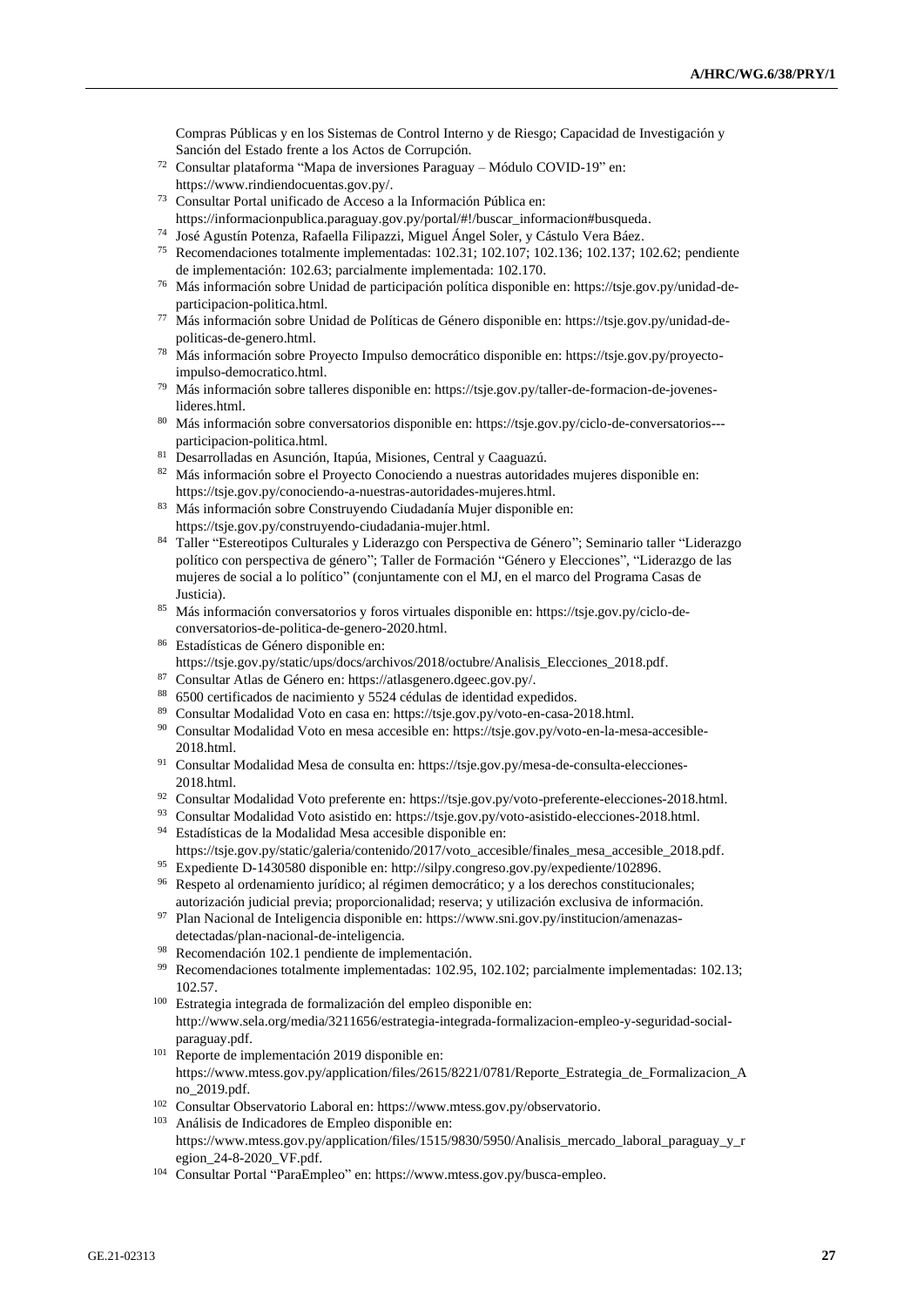- <sup>105</sup> Más información sobre "Emplea Igualdad" disponible en: https://www.mtess.gov.py/empleaigualdad.
- <sup>106</sup> Promoción de derechos laborales; mejoramiento de la empleabilidad; e inserción laboral y fomento de capacidades emprendedoras.
- <sup>107</sup> Consultar ofertas formativas del SNPP en: https://www.snpp.edu.py/identidad-snpp/ofertasformativas.html.
- <sup>108</sup> Consultar cursos del SINAFOCAL en: http://www.sinafocal.gov.py/index.php?cID=1018 https://cursos.sinafocal.gov.py/.
- <sup>109</sup> Consultar Registro del adolescente trabajador en: https://www.mtess.gov.py/registro-del-adolescentetrabajador.
- <sup>110</sup> Datos sobre jóvenes en el mercado laboral disponibles en:
- https://www.mtess.gov.py/application/files/1316/0105/7504/Jovenes\_21-09-2020.pdf.
- <sup>111</sup> Indicadores de empleo por grupos de edad disponibles en: https://www.mtess.gov.py/ob servatorio/principales-indicadores-de-empleo-por-grupos-de-edad-serie-trimestral-periodo-2017- 2020.
- <sup>112</sup> Contrato de trabajo doméstico, salario (60% mínimo legal vigente), remuneraciones extraordinarias, aguinaldo, duración de jornada laboral, descansos legales, vacaciones, permisos, estabilidad laboral, indemnización por despido injustificado, retiro justificado y seguridad social.
- <sup>113</sup> Estrategia de prevención del trabajo forzoso disponible en: https://www.mtess.gov.py/application/files/3115/5913/3271/ESTRATEGIA\_TRABAJO\_FORZOSO. pdf.
- <sup>114</sup> Plan bianual de la CONTRAFOR disponible en: https://www.mtess.gov.py/application/files/5915/5913/3239/PLAN\_BIANUAL\_DE\_LA\_CONATRA FOR.pdf.
- <sup>115</sup> Guía de intervención de trabajo forzoso disponible en: https://www.mtess.gov.py/application/files/1215/5913/3250/Guia\_TRAFOR.pdf.
- <sup>116</sup> Plan de reactivación del empleo disponible en: https://www.mtess.gov.py/application/files/8215/8991/1190/Plan\_de\_reactivacion\_del\_empleo\_en\_P araguay\_2020-2021.pdf.
- <sup>117</sup> Recomendaciones totalmente implementadas: 102.138; 102.139; 102.140; 102.141; 102.142; 102.143; 102.144; 102.145; 102.146; 102.147; 102.185.
- <sup>118</sup> Mayores datos sobre indicadores de pobreza disponibles en: https://www.dgeec.gov.py/news/newscontenido.php?cod-news=447.
- <sup>119</sup> Reducción de Pobreza y el Desarrollo Equitativo.
- <sup>120</sup> Mayor información sobre SPS Vamos! disponible en: https://www.gabinetesocial.gov.py/pagina/664- .html.
- <sup>121</sup> Consultar Sistema Integrado de Información Social en: https://www.siis.gov.py/.
- <sup>122</sup> Plataforma e-Heka disponible en: https://www.gabinetesocial.gov.py/sitio/e\_heka.php.
- <sup>123</sup> Recomendaciones totalmente implementadas: 102.11; 102.12; 102.148; 102.149; 102.150; 102.151; 102.153; 102.154; 102.162; parcialmente implementadas: 102.152; 102.155; 102.157; pendiente de implementación: 102.156.
- <sup>124</sup> Mayor información sobre las RIISS en: https://www.mspbs.gov.py/dependencias/portal/adjunto/c03a70-GuiadelaRIISS.pdf.
- <sup>125</sup> Política Nacional de calidad en salud disponible en: http://portal.mspbs.gov.py/mecip/wpcontent/uploads/2012/03/1.2.-RSG-N%C2%BA-316-17-Politica-Nacional-de-Calidaden-en-Salud-2017-2030.pdf.
- <sup>126</sup> Política Nacional de investigación e innovación en salud disponible en: https://www.mspbs.gov.py/portal/10821/entra-en-vigencia-la-politica-nacional-de-investigacion-eninnovacion-en-salud-2016-2021.html.
- $127$  Agenda de prioridades de investigación e innovación en salud disponible en: https://www.mspbs.gov.py/dependencias/planificacion/adjunto/c724df-AgendaNacionalsalud4sept.pdf.
- <sup>128</sup> Política Nacional de medicamentos disponible en: http://portal.mspbs.gov.py/wpcontent/uploads/2015/07/POLITICA-FINAL-a-Gabinete-26-05-15-5.pdf.
- <sup>129</sup> Manual de funciones de las UDF disponible en: https://www.mspbs.gov.py/dependencias/portal/adjunto/7aa3c3-ManualdefuncionesdelasUSF1.pdf.
- <sup>130</sup> Guía de trabajo en APS disponible en: https://www.mspbs.gov.py/dependencias/portal/adjunto/5aadfa-GUIADETRABAJOENAPSPDF.pdf.
- <sup>131</sup> Plan nacional de Salud Sexual y Reproductiva disponible en http://www.cepep.org.py/archivos/Plan\_Nacional\_SSR\_2019\_2023.pdf.
- <sup>132</sup> Recomendaciones totalmente implementadas: 102.147, 102.159, 102.160; 102.161, 102.162, 102.163, 102.164, 102.165, 102.166; parcialmente implementada: 102.44; 102.158.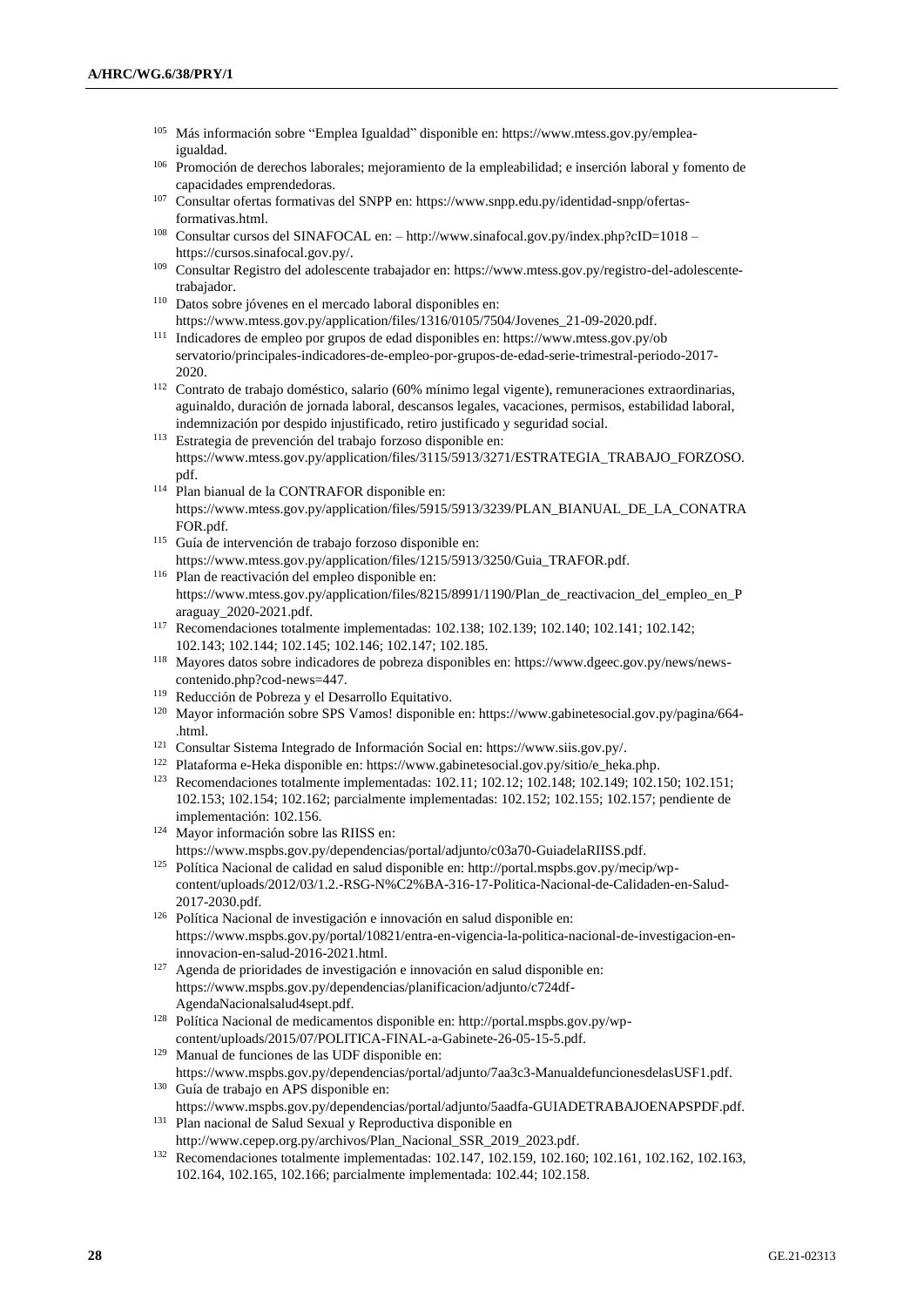- <sup>133</sup> Plan Nacional de Educación disponible en: https://www.becal.gov.py/wpcontent/uploads/2015/10/2.%20Plan%20Nacional%20de%20Educacion%202024.pdf.
- <sup>134</sup> Expediente D-2058264 disponible en: http://silpy.congreso.gov.py/expediente/121805.
- <sup>135</sup> Recomendaciones totalmente implementadas: 102.31; 102.32; 102.48; 102.50; 102.67; 102.68; 102.69; 102.70; 102.71; 102.72; 102.73; 102.74; 102.75; 102.76; 102.78; 102.79; 102.80; 102.81; 102.83; 102.84; 102.85; 102.86; 102.87; 102.88; 102.89; parcialmente implementada: 102.66.
- <sup>136</sup> Mayor información sobre Ciudad Mujer disponible en: http://www.ciudadmujer.gov.py/.
- <sup>137</sup> Mayor información sobe Ciudad Mujer Móvil disponible en: http://www.mujer.gov.py/index.php/ciudad-mujer-movil.
- <sup>138</sup> Documento Marco de Política Nacional de cuidados disponible en: http://www.mujer.gov.py/application/files/4715/6113/3467/Documento\_Marco.Politica\_Nacional\_de \_Cuidados\_PY.pdf.
- <sup>139</sup> Decreto 3678 disponible en:

https://www.presidencia.gov.py/archivos/documentos/DECRETO3678\_81921ea0.PDF.

- <sup>140</sup> V Informe Nacional sobre políticas para mujeres rurales en: http://www.mujer.gov.py/application/files/2516/0278/5446/V\_INFORM15.10E\_NACIONAL\_DE\_A PLICACION\_DE\_LA\_LEY\_5446\_2020\_MINISTRA\_DE\_LA\_MUJER.pdf.
- <sup>141</sup> Expediente S-199205 disponible en: http://silpy.congreso.gov.py/expediente/119393.
- <sup>142</sup> Ley 5777 disponible en: https://www.bacn.gov.py/archivos/8356/Ley%205777.pdf.
- <sup>143</sup> II Plan Nacional contra la violencia hacia las mujeres disponible en: http://www.mujer.gov.py/application/files/4914/6177/0403/PLAN\_NACIONAL\_CONTRA\_LA\_VI OLENCIA\_HACIA\_LAS\_MUJERES\_SET\_2015.pdf.
- <sup>144</sup> Más información sobre SEDAMUR disponible en: http://www.mujer.gov.py/index.php/sedamur.
- <sup>145</sup> Funcionan en Alto Paraná, Amambay, Canindeyú y Boquerón.
- <sup>146</sup> Observatorio sobre violencia contra las mujeres disponible en: http://observatorio.mujer.gov.py/index.php.
- <sup>147</sup> Observatorio Criminológico del Ministerio Público, Observatorio de Seguridad y Convivencia Ciudadana del Ministerio del Interior, Observatorio de Género del Poder Judicial, Dirección de Inteligencia y el Departamento de Estadísticas de la Policía Nacional.
- <sup>148</sup> Guairá, Itapúa, Concepción, Amambay, Alto Paraná, Caaguazú, Ñeembucú, Misiones, Paraguarí, Caazapá, San Pedro, Cordillera, Presidente Hayes, Canindeyú y Central.
- <sup>149</sup> Consultar Observatorio de Género del Poder Judicial en: https://www.pj.gov.py/contenido/537 observatorio-de-genero/537.
- <sup>150</sup> Campaña "Lazo Naranja"-eliminación de Violencia contra Mujeres (desde 2016); Campaña de concienciación y sensibilización "Kuña, ñañopytyvõ ñaguahẽ hag̃ua" ("Mujeres, ayudémonos para llegar"), lanzada en 2017; Campaña de sensibilización y prevención de la Violencia contra la Mujer en el Barrio San Francisco y en el Bañado Tacumbú de Asunción (MJ, 2020); Campaña "Por una Cultura de Paz" en escuelas y colegios, en el marco del Programa Nacional Casas de Justicia; Campaña "Noviazgo sin Violencia" de masculinidades positivas.
- <sup>151</sup> Seminario "El rol del PJ en el abordaje de estereotipos de género nocivos" a operadores de justicia (SEG-PJ, 2019); Jornadas de capacitación a funcionarios/as pnitenciarios/as, con mujeres privadas de libertad (MJ, 2020); Capacitación sobre prevención, detección y atención de violencia contra mujeres al personal de la Comandancia del Ejército, en la Casa de la Cultura de Coronel Oviedo, en la 4ta División de Infantería RI Sauce, y en el Cuerpo del Ejercito de Mcal. Estigarribia (MJ, 2020).
- <sup>152</sup> Entrenamiento para formadores/as en promoción de la igualdad de género y derechos para la prevención de la violencia en el noviazgo; Metodología para la prevención de la violencia en el noviazgo dirigida a adolescentes y jóvenes; Sistematización de la iniciativa Noviazgo sin Violencia– Bloquea la Violencia.
- <sup>153</sup> Ley 6281/19 "Que Establece la Obligatoriedad de Incluir una Leyenda sobre Violencia contra la Mujer en las Boletas de los Servicios Públicos de Energía Eléctrica y Agua Potable".
- <sup>154</sup> Recomendaciones totalmente implementadas: 102.10; 102.12; 102.32; 102.46, 102.47; 102.59; 102.60, 102.61; 102.77; 102.90; 102.91; 102.92; 102.94; 102.97; 102.98; 102.142; parcialmente implementadas: 102.93; 102.96.
- <sup>155</sup> Política Nacional de Niñez y Adolescencia disponible en: http://www.minna.gov.py/archivos/documentos/Manual%20POLNA%20-%20PNA\_97hlh3is.pdf.
- <sup>156</sup> Plan nacional de Niñez y Adolescencia disponible en: http://www.minna.gov.py/pagina/3166 pna2021.html.
- <sup>157</sup> Dispositivo de Respuesta Inmediata disponible en: http://www.minna.gov.py/pagina/2454-dri.html.
- <sup>158</sup> Más información sobre el PAINAC disponible en: http://www.minna.gov.py/pagina/1440 paniac.html.
- <sup>159</sup> Más información sobre Fono Ayuda 147 disponible en: http://www.minna.gov.py/pagina/1224-fonoayuda-147.html.